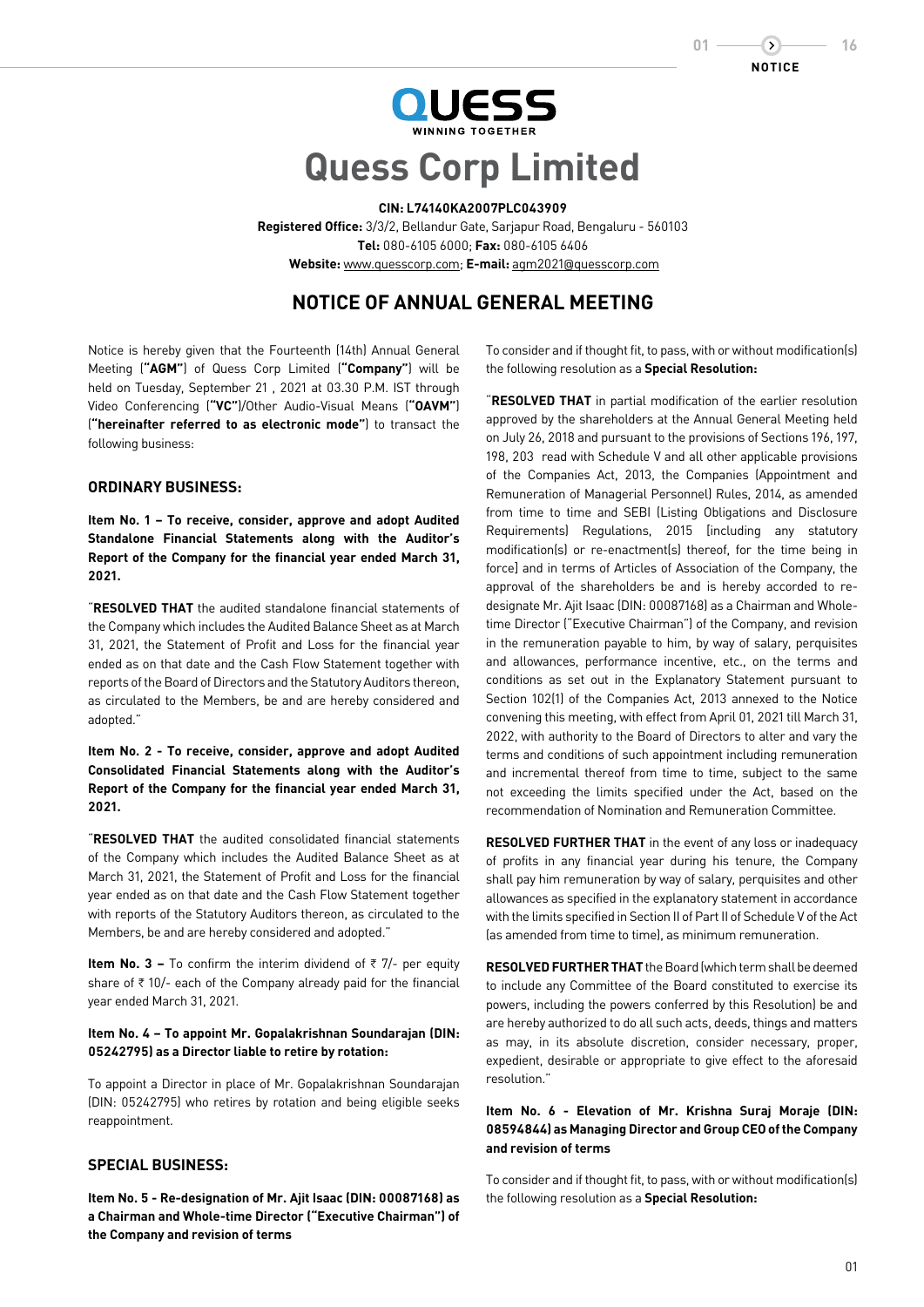"**RESOLVED THAT** in partial modification of the earlier resolution approved by the shareholders at the Annual General Meeting held on September 29, 2020 and pursuant to the provisions of Sections 196, 197 198 and 203 read with Schedule V and all other applicable provisions of the Companies Act, 2013, the Companies (Appointment and Remuneration of Managerial Personnel) Rules, 2014, as amended from time to time and SEBI (Listing Obligations and Disclosure Requirements) Regulations, 2015 [including any statutory modification(s) or re-enactment(s) thereof for the time being in force] and in terms of Articles of Association of the Company, approval of the shareholders be and is hereby accorded to re-designate Mr. Krishna Suraj Moraje (DIN: 08594844), Wholetime Director who was earlier designated as "Executive Director and Group Chief Executive Officer" as Managing Director of the Company in addition to his existing position as Group Chief Executive Officer, and revision in the remuneration payable to him, by way of salary, perquisites and allowances, performance incentive, etc., on the terms and conditions as set out in the Explanatory Statement pursuant to Section 102(1) of the Companies Act, 2013 annexed to the Notice convening this meeting, with effect from April 01, 2021 till the expiry of his current term of appointment, i.e, November 3, 2024, not liable to retire by rotation, with authority to the Board of Directors to alter and vary the terms and conditions of such appointment including remuneration and incremental thereof from time to time, subject to the same not exceeding the limits specified under the Act, based on the recommendation of Nomination and Remuneration Committee.

**RESOLVED FURTHER THAT** in the event of any loss or inadequacy of profits in any financial year during his tenure, the Company shall pay him remuneration by way of salary, perquisites and other allowances as specified in the explanatory statement in accordance with the limits specified in Section II of Part II of Schedule V of the Act (as amended from time to time), as minimum remuneration.

**RESOLVED FURTHER THAT** the Board of Directors (which term shall be deemed to include any Committee of the Board constituted to exercise its powers, including the powers conferred by this Resolution) be and are hereby authorized to do all such acts, deeds, things and matters as may, in its absolute discretion, consider necessary, proper, expedient, desirable or appropriate to give effect to the aforesaid resolution."

## **Item No. 7 – Approval for giving loans, making investments, extending guarantees or securities under Section 185 of the Companies Act, 2013**

To consider and if thought fit, to pass, with or without modification(s) the following resolution as a **Special Resolution:**

"**RESOLVED THAT** pursuant to the provisions of Section 185 of the Companies Act, 2013 ("the Act") read with the Companies (Meetings of Board and its Powers) Rules, 2014 and other applicable provisions, if any, of the Act (including any statutory modification(s), amendment(s) or re-enactment(s) thereof for the time being in force) and the enabling provisions of the Memorandum and Articles of Association of the Company, consent of the shareholders be and is hereby accorded (which term shall be deemed to include any Committee of the Board constituted to exercise its powers, including the powers conferred by this resolution) to advance any loan including any loan represented by a book debt, or give any guarantee or provide any security in connection with any loan taken by any entity which is a subsidiary or associate or joint venture of the Company or any other person in whom any of the Directors of the Company is interested/deemed to be interested, upto an aggregate sum of  $\bar{\tau}$  2,000 million (Rupees Two Thousand Million Only) individually by any entity, from time to time, in their absolute discretion deem beneficial and in the interest of the Company, provided that such loans are utilized by the subsidiary or associate or joint venture of the Company for its principal business activities."

"**RESOLVED FURTHER THAT** for the purpose of giving effect to the aforesaid resolution the Board/Committee of the Company be and is hereby authorized, to approve, decide, vary or modify the terms and conditions applicable for the aforesaid loan, investment, guarantee and to do all such acts, deeds, matters and things as they may, in their absolute discretion deem necessary, desirable or expedient and things in connection therewith and incidental thereto as the Board in its absolute discretion deem fit without being required to seek any further consent or approval of the members or otherwise to the end and intent that they shall be deemed to have given their approval thereto expressly by the authority of this resolution."

> By Order of the Board of Directors of **Quess Corp Limited**

Sd/- Date: 3 June 2021 **Kundan K Lal** Place: Bengaluru Company Secretary and Compliance Officer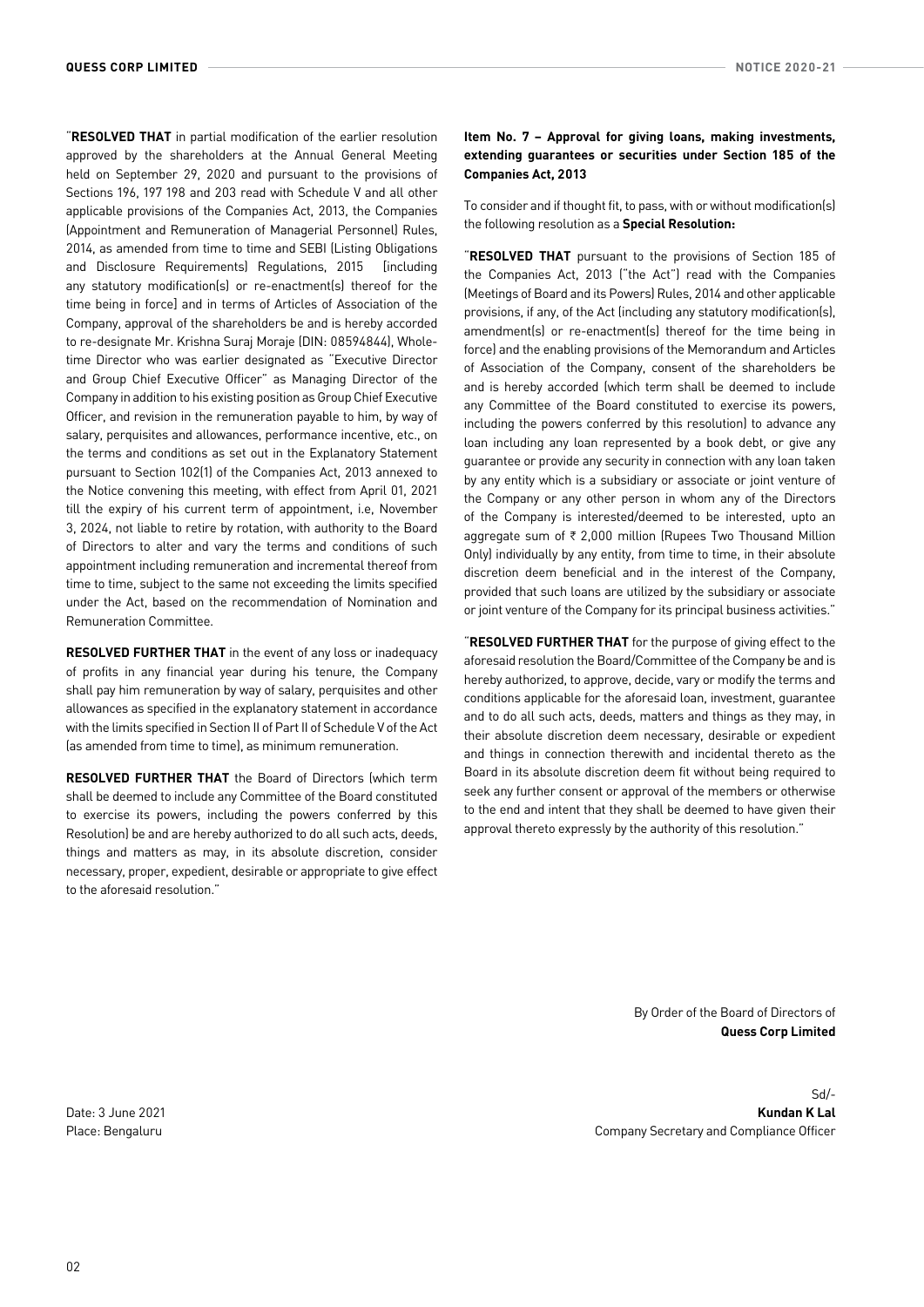# **NOTES:**

- 1. The relative Explanatory Statement pursuant to Section 102 of the Act read with Regulation 17(11) of the SEBI (Listing Obligations and Disclosure Requirements) Regulations, 2015 (**"Listing Regulations"**) setting out material facts concerning the business under Item Nos. 5, 6 and 7 of the accompanying Notice are annexed hereto. The relevant details as required under Regulation 26(4) and Regulation 36(3) of the Listing Regulations and Secretarial Standards on General Meetings (**"SS-2"**) issued by the Institute of Company Secretaries of India, of the person seeking appointment/re-appointment as Director, under Item Nos. 4, 5 and 6 are also annexed hereto.
- 2. In view of the continuing pandemic situation, the Ministry of Corporate Affairs (**"MCA"**) issued General Circular Nos.14/2020, 17/2020 and 20/2020 dated April 8, 2020, April 13, 2020 and May 5, 2020, respectively and by General Circular No. 02/2021 dated January 13, 2021, allowed companies whose AGMs were due to be held in the year 2020 or become due in the year 2021, to conduct their AGMs on or before 31.12.2021, in accordance with the requirements provided in paragraphs 3 and 4 of the General Circular No. 02/2021 dated January 13, 2021 (**"MCA Circulars"**). The Securities and Exchange Board of India (**"SEBI"**) also issued Circular No. SEBI/HO/CFD/CMD1/ CIR/P/2020/79 dated May 12, 2020 the validity of which has been extended till December 31, 2021 by SEBI, vide its Circular No. SEBI/HO/CFD/CMD2/CIR/P/2021/11 dated January 15, 2021 (**hereinafter together referred as "Circulars"**), has permitted the Companies to conduct the AGM through VC/ OAVM and the requirement of Regulation 44(4) of the Listing Regulations is dispensed with temporarily. In compliance with these Circulars, the AGM of the Company is being conducted through VC/OAVM Facility, which does not require the physical presence of members at a common venue. Accordingly, the facility for the appointment of proxies by the Members will not be available for the AGM and hence the Proxy Form and Attendance Slip are not annexed to this Notice. The AGM shall be deemed to be held at the Registered Office of the Company at 3/3/2, Bellandur Gate, Sarjapur Road, Bengaluru, Karnataka – 560103, as prescribed under the abovementioned circulars.
- 3. The recorded transcript of the AGM will be hosted on the website of the Company post the AGM.
- 4. As per Regulation 40 of Listing Regulations, as amended, securities of listed companies can be transferred only in dematerialized form with effect from April 1, 2019, except in case of request received for transmission or transposition of securities. In view of this and to eliminate all risks associated with physical shares and for ease of portfolio management, members holding shares in physical form are requested to consider converting their holdings to dematerialized form. Members can contact the Company or Company's Registrars and Transfer Agents (**"RTA"**), Link Intime India Private Limited for assistance in this regard.
- 5. To support the 'Green Initiative', we urge members to support our commitment to environmental protection by choosing to receive the Company's communication through e-mail. Members who have not registered their e-mail addresses

are requested to register the same with their Depository Participants (**"DPs"**) in case the shares are held by them in electronic form and with RTA in case the shares are held by them in physical form.

- 6. As per the provisions of Section 72 of the Act, the facility for making a nomination is available for the Members in respect of the shares held by them. Members who have not yet registered their nomination are requested to register the same by submitting Form No. SH-13. Members are requested to submit the said details to their DP in case the shares are held by them in electronic form and to Quess in case the shares are held in physical form.
- 7. Members holding shares in physical form, in identical order of names, in more than one folio are requested to send to the Company or RTA, the details of such folios together with the share certificates for consolidating their holdings in one folio. A consolidated share certificate will be issued to such Members after making requisite changes. In case of joint holders attending the AGM, the Member whose name appears as the first holder in the order of names as per the Register of Members of the Company will be entitled to vote.
- 8. Members seeking any information with regard to financial statements or any matter to be placed at the AGM are requested to write to the Company at agm2021@quesscorp. com on or before September 17, 2021. The same will be replied by the Company suitably.
- 9. Regulation 36(1)(b) and (c) of the Listing Regulations and provisions under Section 136 of the Companies Act, 2013 (the "Act") specifies the Companies to send a hard copy of the statement containing salient features of all the documents to the shareholders who have not registered their email addresses and hard copies of full annual reports to those shareholders, who request for the same, respectively. However, in terms of the aforesaid Circulars, the requirement of above the specified provisions has been dispensed temporarily. The Company shall not dispatch physical annual report to the shareholders for FY 2020-21 as the Company will convene AGM in electronic mode.
- 10. Notice of the AGM along with the Annual Report 2020-21 is being sent by electronic mode to those Members whose email addresses are registered with the Company/Depositories in accordance with the aforesaid Circulars. Members may note that the Notice of AGM and Annual Report for the financial year 2020-21 will also be available on the Company's website www.quesscorp.com and website of the Stock Exchanges i.e. National Stock Exchange of India Ltd and BSE Limited at https://www.nseindia.com/ and https://www.bseindia.com/ respectively. Members can attend and participate in the AGM through VC/OAVM facility only.
- 11. At the Eleventh AGM held on July 26, 2018, the members approved the appointment of M/s Deloitte Haskins & Sells LLP, Chartered Accountants, (Firm Registration No. 117366W/W-100018) as Statutory Auditors of the Company to hold office from the conclusion of the Eleventh AGM until the conclusion of the Sixteenth AGM of the Company, subject to ratification of their appointment by Members at every AGM, if so required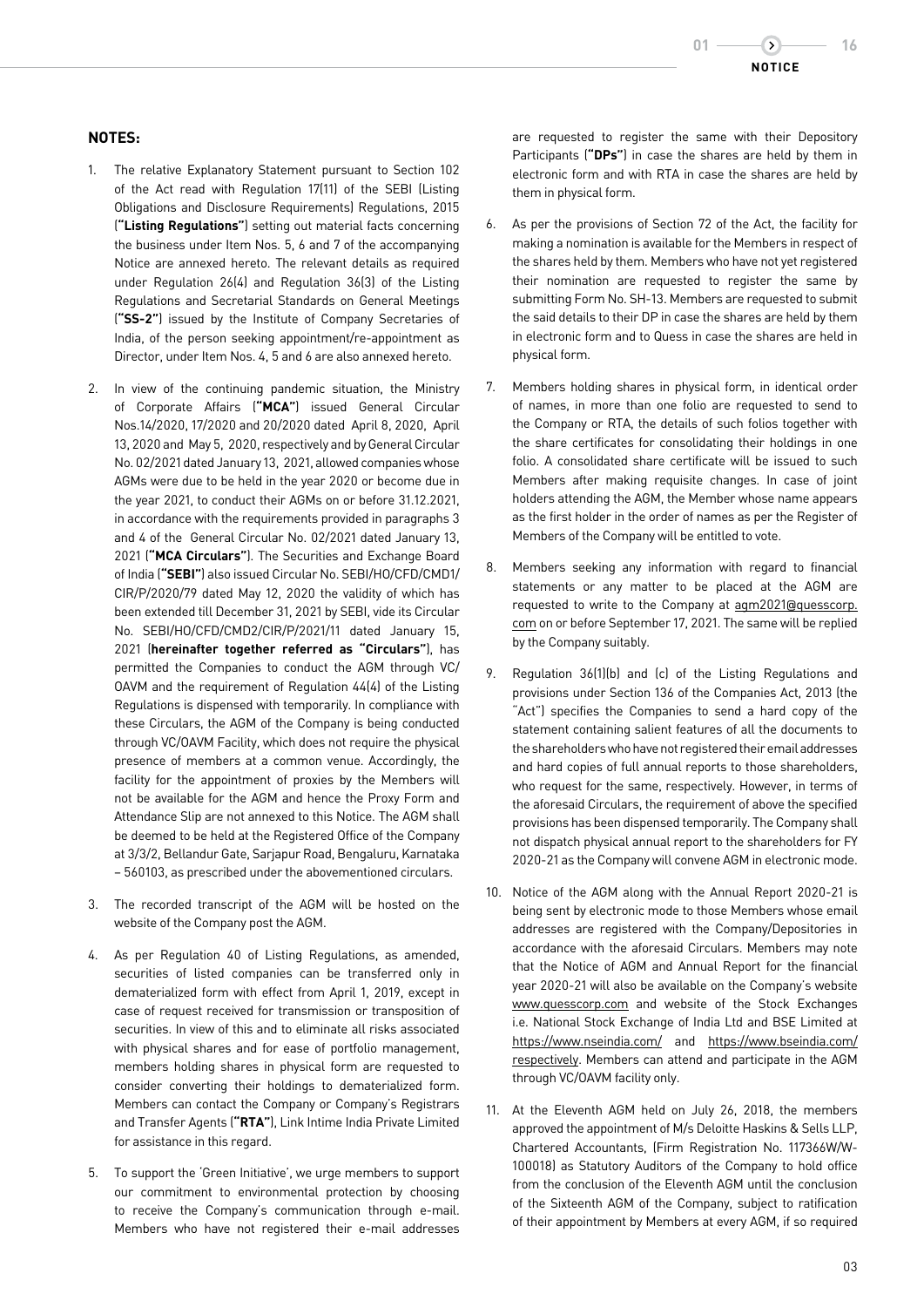under the Act. The requirement to place the matter relating to the appointment of auditors for ratification by Members at every AGM has been done away by the Companies (Amendment) Act, 2017 with effect from May 7, 2018. Accordingly, no resolution is being proposed for ratification of the appointment of Statutory Auditors at the fourteenth AGM.

- 12. The Register of Members and Share Transfer Books of the Company will remain closed from September 15, 2021 to September 21, 2021 (**both days inclusive**).
- 13. An interim dividend at the rate of  $\overline{\tau}$  7 per equity share of  $\overline{\tau}$  10/was declared by the Board, at its meeting held on May 5, 2021 has been paid to all the eligible members as on May 20, 2021. The record date for said interim dividend was May 13, 2021.
- 14. As per the Listing Regulations and pursuant to the SEBI circular dated April 20, 2018, a listed entity shall use any electronic mode of payment approved by the Reserve Bank of India for making payment to the members. Accordingly, the interim dividend, which was declared on May 5, 2021 was paid through electronic mode, where the bank account details of the members were available. Where dividend was paid through electronic mode, intimations regarding such remittance were sent separately to the members. In case where the dividend could not be paid through electronic mode, payment was made through demand draft incorporating bank account details of such members, wherever available.
- 15. The SEBI has mandated the submission of PAN by every participant in the securities market. Members holding shares in electronic form are, therefore, requested to submit the PAN to their Depository Participants with whom they are maintaining their Demat accounts. Members holding shares in physical form can submit their PAN details to the Company
- 16. Relevant documents referred to in this Notice shall be made available for inspection at the Registered Office of the Company during normal business hours, in accordance with the applicable statutory requirements based on requests received by the Company till the date of AGM.
- 17. During the AGM, Members may access the scanned copy of Register of Directors and Key Managerial Personnel and their shareholding maintained under Section 170 of the Act and the Register of Contracts and Arrangements in which Directors are interested maintained under Section 189 of the Act, upon Login to <https://instameet.linkintime.co.in>.
- 18. Since the AGM will be held through VC/OAVM in accordance with the Circulars, the Route Map, Proxy form and attendance slip are not annexed in this Notice.

# **UPDATION OF E-MAIL ADDRESS:**

19. The members of the Company holding equity shares of the Company in physical form and who have not registered their e-mail addresses may get their e-mail addresses registered with Link Intime India Pvt. Ltd., by clicking the link: https:// linkintime.co.in/emailreg/ email\_register.html in their website www.linkintime.co.in at the Investor Services tab by choosing

the E-mail/bank registration heading and follow the registration process as guided therein. The members are requested to provide details such as name, folio number, certificate number, PAN, mobile number and e-mail id and also upload the image of the share certificate in PDF or JPEG format (upto 1 MB). On submission of the shareholders details, an OTP will be received by the shareholder which needs to be entered in the link for verification.

- 20. **For permanent registration of demat shareholders:** It is clarified that for permanent registration of e-mail address, the Members are requested to register their e-mail address, in respect of Demat holdings with the respective Depository Participant (DP) by following the procedure prescribed by the Depository Participant.
- 21. **For temporary registration of demat shareholders:** The Members of the Company holding Equity Shares of the Company in Demat Form and who have not registered their e-mail addresses may temporarily get their e-mail addresses registered with Link Intime India Pvt. Ltd. by clicking the link: https://linkintime.co.in/emailreg/email\_register.html\_in\_their website www.linkintime.co.in at the Investor Services tab by choosing the e-mail registration heading and follow the registration process as guided therein. The members are requested to provide details such as Name, DPID, Client ID/ PAN, mobile number and e-mail id.

# **UPDATION OF BANK DETAILS:**

22. The Members of the Company holding Equity Shares of the Company in physical form and who have not registered their bank details can get the same registered with M/s. Link Intime India Pvt. Ltd., by clicking the link: https://linkintime.co.in/ emailreg/email\_register.html in their website www.linkintime. co.in at the Investor Services tab by choosing the Email/Bank Registration heading and follow the registration process as guided therein. The members are requested to provide details such as Name, Folio Number, Certificate number, PAN, e–mail id along with the copy of the cheque leaf with the first-named shareholders name imprinted on the face of the cheque leaf containing bank name and branch, type of account, bank account number, MICR details and IFSC code in PDF or JPEG format. It is very important for the shareholder to submit the request letter duly signed. Link Intime will verify the documents uploaded and will only take on record all valid cases. On submission of the shareholder's details, an OTP will be received by the shareholder which needs to be entered in the link for verification.

# **VOTING THROUGH ELECTRONIC MEANS**

I. Pursuant to Circular No. 14/2020 dated April 8, 2020, issued by the MCA, the facility to appoint a proxy to attend and cast vote for the members is not available for this AGM. However, the Body Corporate is entitled to appoint authorized representatives to attend the AGM through VC/OAVM and participate thereat and cast their votes through e-voting.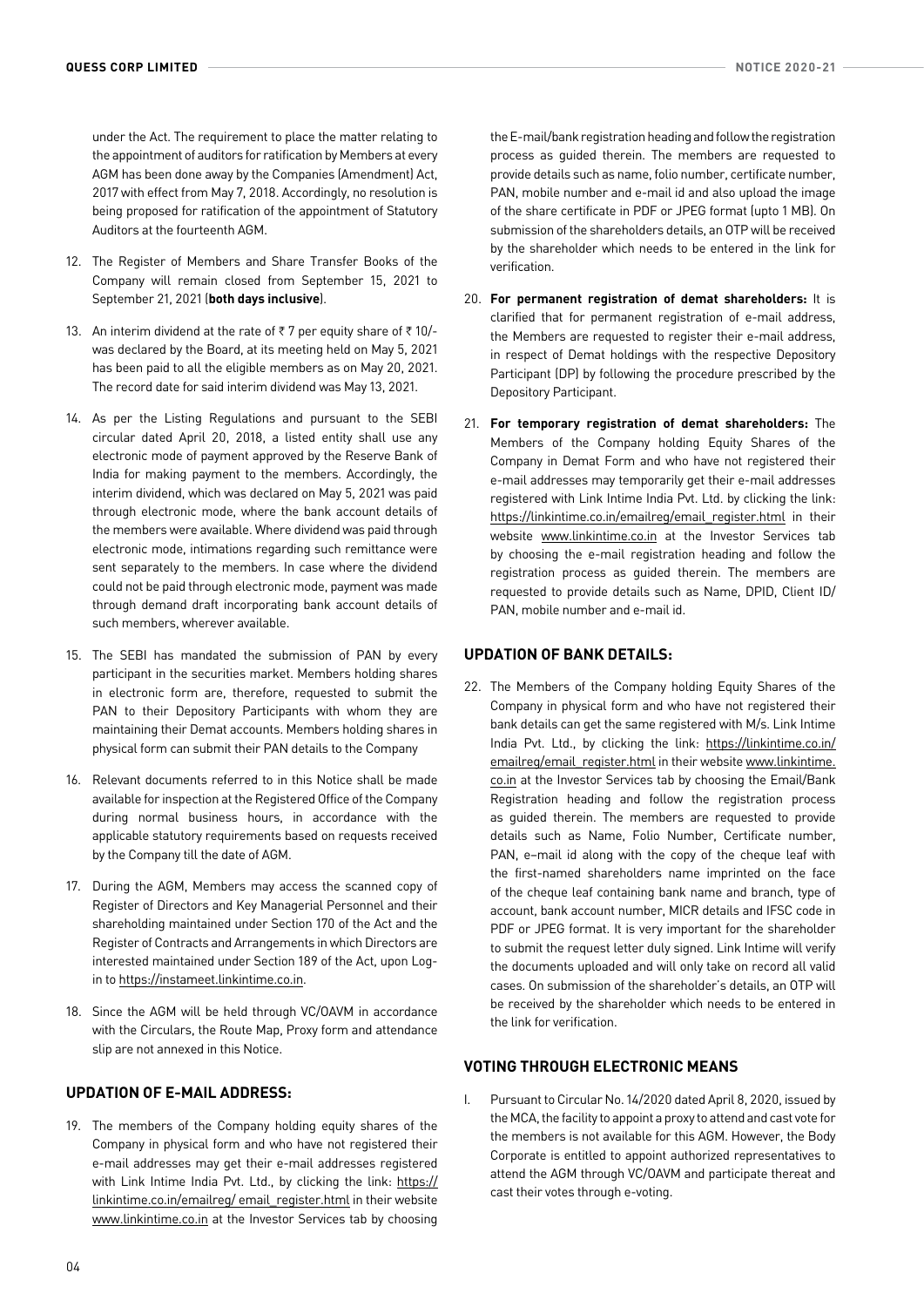- II. The attendance of the members attending the AGM through VC/OAVM will be counted for the purpose of reckoning the quorum under Section 103 of the Act.
- III. Pursuant to Section 108 of the Companies Act, 2013 read with Rule 20 of the Companies (Management and Administration) Rules, 2014, Regulation 44 of the SEBI (Listing Obligations and Disclosure Requirements) Regulations, 2015 and SS-2 issued by Institute of Company Secretaries of India, MCA Circular and SEBI Circular, the Company is pleased to provide remote e-voting facility (**"remote e-voting"**) to all its members to cast their votes on all resolutions set out in the Notice of the AGM through Link Intime India Private Limited via https://instameet. linkintime.co.in. Additionally, the Company is providing the facility of voting through an e-voting system during the 14th AGM (**"e-voting"**).
- IV. The Board of Directors has appointed **Mr. S. N. Mishra**  (Membership No. FCS 6143), M/s SNM & Associates, Practicing Company Secretaries as the Scrutinizer to scrutinize the remote e-voting process in a fair and transparent manner.
- V. The e-voting period commences on Thursday, September 16, 2021 (9:00 A.M. IST) and ends on Monday, September 20, 2021 (5:00 P.M. IST). During this period, Members holding shares either in physical form or in dematerialized form, as on Tuesday, September 14, 2021 i.e. cut-off date, may cast their vote electronically.
- VI. The voting rights of Members shall be in proportion to their shares in the paid-up equity share capital of the Company as on the cut-off date. The voting rights for the shares of the Company are one vote per equity share, registered in the name of the member. A person, whose name is recorded in the register of members or the register of beneficial owners maintained by the depositories as on the cut-off date only shall be entitled to avail the facility of voting through remote e-voting.
- VII. In terms of SEBI Circular no. SEBI/HO/CFD/CMD/ CIR/P/2020/242 dated December 09, 2020 on "e-voting facility provided by Listed Companies", it has been decided to enable e-voting to all the demat account holders, by way of a single login credential, through their demat accounts/websites of Depositories/Depository Participants in order to increase the efficiency of the voting process. Demat account holders would be able to cast their vote without having to register again with the e-voting service providers, thereby, not only facilitating seamless authentication but also enhancing the ease and convenience of participating in the e-voting process. The implementation of this process is referred in the above circular mentioned in this note. Shareholders are advised to update their mobile number and e-mail ID with their DPs in order to access the e-voting facility.

# **INSTRUCTIONS FOR SHAREHOLDERS TO VOTE ELECTRONICALLY:**

| <b>Type of shareholders</b> |                                                           |                   | <b>Login Method</b>                                                                                                                                                                                                                                                                                                                                                                                                                                                                                                                                                                                                                                                                                                                                                                                                                                                                                      |
|-----------------------------|-----------------------------------------------------------|-------------------|----------------------------------------------------------------------------------------------------------------------------------------------------------------------------------------------------------------------------------------------------------------------------------------------------------------------------------------------------------------------------------------------------------------------------------------------------------------------------------------------------------------------------------------------------------------------------------------------------------------------------------------------------------------------------------------------------------------------------------------------------------------------------------------------------------------------------------------------------------------------------------------------------------|
| Individual                  | <b>Shareholders</b><br>securities in demat mode with NSDL | holding $\bullet$ | If you are already registered for the NSDL IDeAS facility, please visit the e-Services website<br>of NSDL. Open web browser by typing the following URL: https://eservices.nsdl.com either<br>on a Personal Computer or mobile. Once the home page of e-Services is launched, click on<br>the "Beneficial Owner" icon under "Login" which is available under the 'IDeAS' section. A new<br>screen will open. You will have to enter your User ID and Password.                                                                                                                                                                                                                                                                                                                                                                                                                                           |
|                             |                                                           |                   | After successful authentication, you will be able to see e-Voting services. Click on "Access to<br>the e-Voting" under e-Voting services and you will be able to see e-Voting page. Click on the<br>company name or the e-Voting service provider name and you will be re-directed to the e-Voting<br>service provider website for casting your vote during the remote e-Voting period or joining<br>virtual meeting & voting during the meeting.                                                                                                                                                                                                                                                                                                                                                                                                                                                        |
|                             |                                                           |                   | If the user is not registered for IDeAS e-Services, an option to register is available at https://<br>eservices.nsdl.com. Select "Register Online for IDeAS" Portal or click at https://eservices.nsdl.<br>com/SecureWeb/IdeasDirectReg.jsp                                                                                                                                                                                                                                                                                                                                                                                                                                                                                                                                                                                                                                                              |
|                             |                                                           |                   | Visit the e-Voting website of NSDL. Open web browser by typing the following URL: https://<br>www.evoting.nsdl.com/ either on a Personal Computer or mobile. Once the home page of the<br>e-Voting system is launched, click on the icon "Login" which is available under the 'Shareholder/<br>Member' section. A new screen will open. You will have to enter your User ID (i.e. your sixteen<br>digit demat account number held with NSDL), Password/OTP and a Verification Code as shown<br>on the screen. After successful authentication, you will be redirected to the NSDL Depository<br>site wherein you can see the e-Voting page. Click on the company name or e-Voting service<br>provider name and you will be redirected to the e-Voting service provider website for casting<br>your vote during the remote the e-Voting period or joining virtual meeting & voting during the<br>meeting. |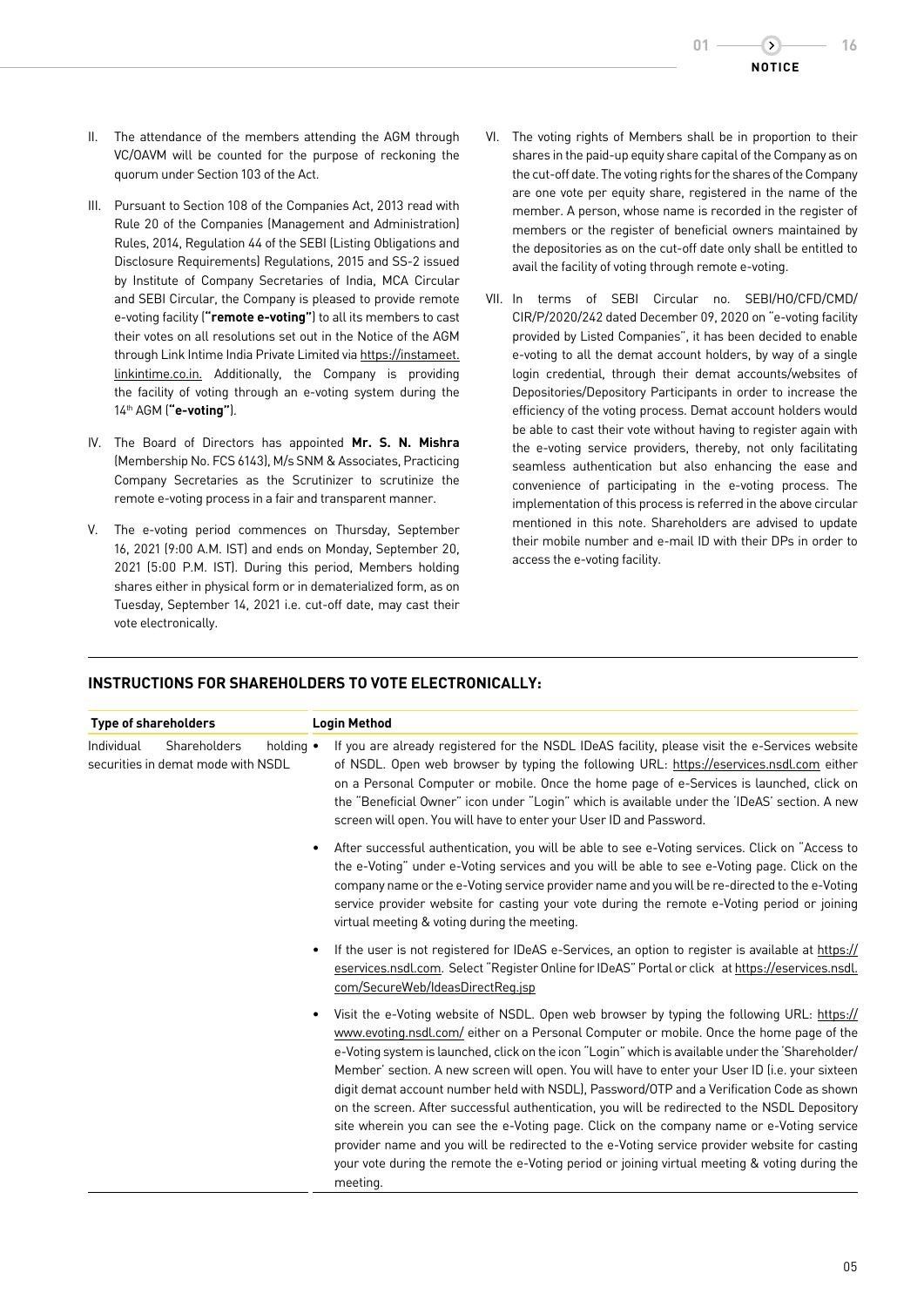| <b>Type of shareholders</b>                                                   | <b>Login Method</b>                                                                                                                                                                                                                                                                                                                                                                                                |
|-------------------------------------------------------------------------------|--------------------------------------------------------------------------------------------------------------------------------------------------------------------------------------------------------------------------------------------------------------------------------------------------------------------------------------------------------------------------------------------------------------------|
| Individual<br>Shareholders<br>holding •<br>securities in demat mode with CDSL | Existing user of who have opted for Easi/Easiest, they can login through their user id and<br>password. The option will be made available to reach e-Voting page without any further<br>authentication. The URL for users to login to Easi/Easiest is: https://web.cdslindia.com/myeasi/<br>home/login or www.cdslindia.com and click on New System Myeasi.                                                        |
|                                                                               | After successful login of Easi/Easiest the user will be also able to see the E-Voting Menu. The<br>Menu will have links of e-Voting service providers i.e. NSDL, KARVY, LINK INTIME, CDSL. Click<br>on e-Voting service provider name to cast your vote.                                                                                                                                                           |
|                                                                               | If the user is not registered for Easi/Easiest, an option to register is available at https://web.<br>cdslindia.com/myeasi./Registration/EasiRegistration                                                                                                                                                                                                                                                          |
|                                                                               | Alternatively, the user can directly access e-Voting page by providing demat Account Number<br>and PAN No. from a link on the www.cdslindia.com home page. The system will authenticate<br>the user by sending OTP on registered Mobile & Email as recorded in the demat Account. After<br>successful authentication, the user will be provided links for the respective ESP where the<br>e-voting is in progress. |
| Shareholders<br>(holding •<br>Individual<br>securities in demat mode) & login | You can also login using the login credentials of your demat account through your Depository<br>Participant registered with NSDL/CDSL for e-Voting facility.                                                                                                                                                                                                                                                       |
| through their depository participants                                         | Once login, you will be able to see e-Voting option. Once you click on e-Voting option, you will be<br>$\bullet$<br>redirected to NSDL/CDSL Depository site after successful authentication, wherein you can see<br>e-Voting feature.                                                                                                                                                                              |
|                                                                               | Click on the company name or e-Voting service provider name and you will be redirected to<br>e-Voting service provider website for casting your vote during the remote e-Voting period or<br>joining virtual meeting & voting during the meeting.                                                                                                                                                                  |
| Individual<br>Shareholders<br>holding 1.                                      | Open the internet browser and launch the URL: https://instavote.linkintime.co.in                                                                                                                                                                                                                                                                                                                                   |
| securities in Physical mode & e-voting<br>service Provider is Link Intime     | Click on "Sign Up" under the 'SHAREHOLDER' tab and register with your following details:-<br>$\Box$                                                                                                                                                                                                                                                                                                                |
|                                                                               | A. User ID: Shareholders/members holding shares in physical form shall provide Event No<br>+ Folio Number registered with the Company.                                                                                                                                                                                                                                                                             |
|                                                                               | B. PAN: Enter your 10-digit Permanent Account Number (PAN) (Members who have not<br>updated their PAN with the Depository Participant (DP)/Company shall use the sequence<br>number provided to you, if applicable.                                                                                                                                                                                                |
|                                                                               | C. DOB/DOI: Enter the Date of Birth (DOB)/Date of Incorporation (DOI) (As recorded with<br>your DP/Company - in DD/MM/YYYY format)                                                                                                                                                                                                                                                                                 |
|                                                                               | D. Bank Account Number: Enter your Bank Account Number (last four digits), as recorded<br>with your DP/Company.                                                                                                                                                                                                                                                                                                    |
|                                                                               | Shareholders/members holding shares in physical form but have not recorded 'C' and 'D',<br>٠<br>shall provide their Folio number in 'D' above                                                                                                                                                                                                                                                                      |
|                                                                               | Set the password of your choice (the password should contain minimum 8 characters, at<br>П<br>least one special character (@!#\$&*), at least one numeral, at least one alphabet and at<br>least one capital letter).                                                                                                                                                                                              |
|                                                                               | О<br>Click "confirm" (Your password is now generated).                                                                                                                                                                                                                                                                                                                                                             |
|                                                                               | 2. Click on 'Login' under 'SHARE HOLDER' tab.                                                                                                                                                                                                                                                                                                                                                                      |
|                                                                               | Enter your User ID, Password and Image Verification (CAPTCHA) Code and click on 'Submit'.<br>3.                                                                                                                                                                                                                                                                                                                    |
|                                                                               | After successful login, you will be able to see the notification for e-voting. Select 'View' icon.<br>4.                                                                                                                                                                                                                                                                                                           |
|                                                                               | 5.<br>E-voting page will appear.                                                                                                                                                                                                                                                                                                                                                                                   |
|                                                                               | 6. Refer the Resolution description and cast your vote by selecting your desired option 'Favour /<br>Against' (If you wish to view the entire Resolution details, click on the 'View Resolution' file link).                                                                                                                                                                                                       |
|                                                                               | 7. After selecting the desired option i.e. Favour/Against, click on 'Submit'. A confirmation box will<br>be displayed. If you wish to confirm your vote, click on 'Yes', else to change your vote, click on<br>'No' and accordingly modify your vote.                                                                                                                                                              |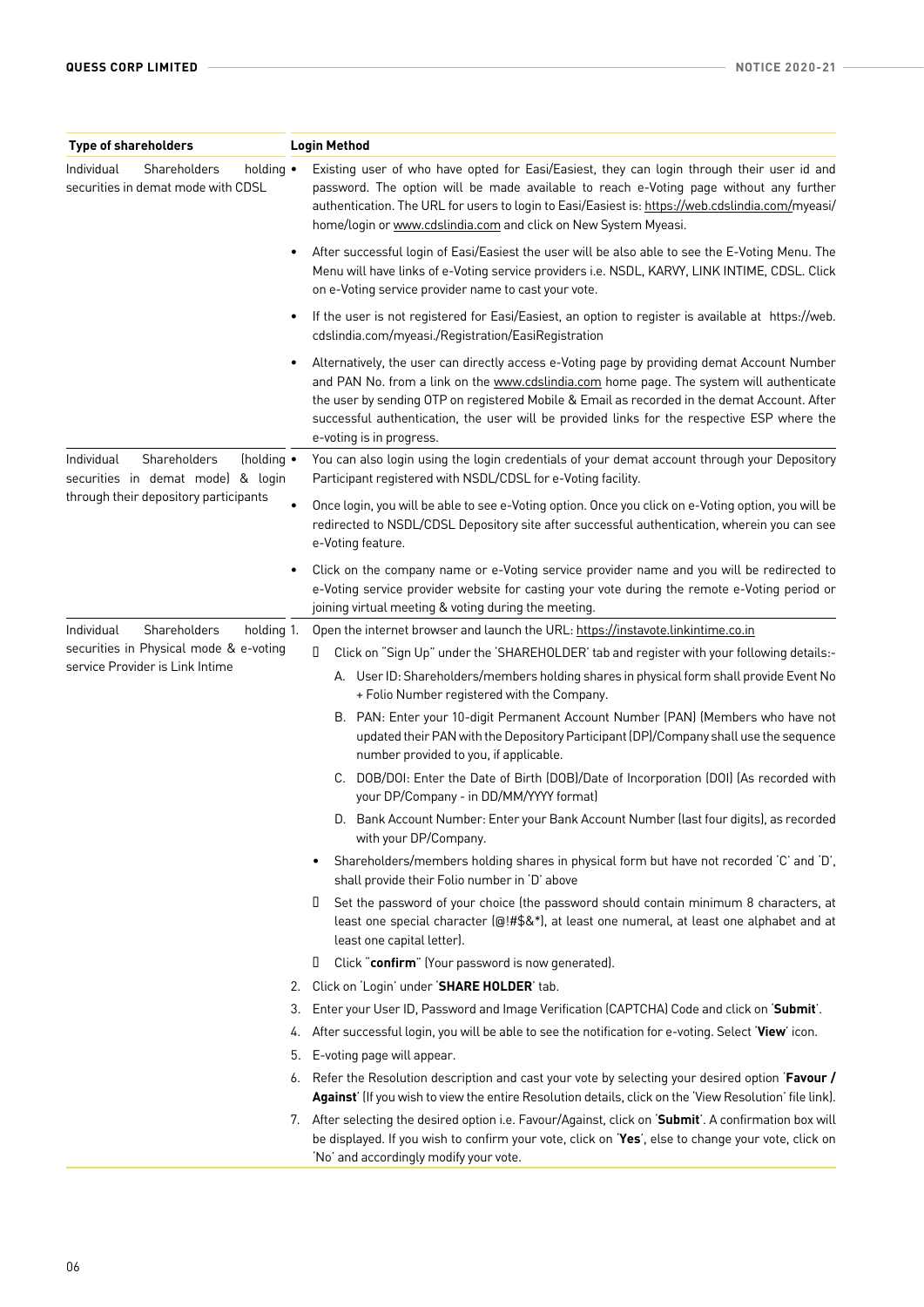#### **Institutional shareholders:**

Institutional shareholders (i.e. other than Individuals, HUF, NRI, etc.) and Custodians are required to log on to the e-voting system of LIIPL at https://instavote.linkintime.co.in and register themselves as 'Custodian / Mutual Fund / Corporate Body'. They are also required to upload a scanned certified true copy of the board resolution/ authority letter/power of attorney, etc. together with attested specimen signature of the duly authorized representative(s) in PDF format in the 'Custodian/Mutual Fund/ Corporate Body' login for the Scrutinizer to verify the same.

# **Individual Shareholders holding securities in Physical mode & e-voting service Provider is LINKINTIME, have forgotten the password:**

- Click on 'Login' under the 'SHAREHOLDER' tab and further Click 'forgot password?'
- Enter User ID, select Mode and Enter Image Verification (CAPTCHA) Code and Click on 'Submit'.
- In case shareholders/members are having a valid email address, Password will be sent to his/her registered e-mail address.
- Shareholders/members can set the password of his/her choice by providing the information about the particulars of the Security Question and Answer, PAN, DOB/DOI, Bank Account Number (last four digits) etc. as mentioned above.

The password should contain minimum 8 characters, at least one special character (@!#\$&\*), at least one numeral, at least one alphabet and at least one capital letter.

# **Individual Shareholders holding securities in demat mode with NSDL/ CDSL have forgotten the password:**

- Shareholders/members who are unable to retrieve User ID/Password are advised to use Forget User ID and Forget Password option available at the abovementioned depository/ depository participants' website.
- It is strongly recommended not to share your password with any other person and take utmost care to keep your password confidential.
- For shareholders/members holding shares in physical form, the details can be used only for voting on the resolutions contained in this Notice.
- During the voting period, shareholders/members can login any number of times till they have voted on the resolution(s) for a particular "Event".

## **Helpdesk for Individual Shareholders holding securities in demat mode:**

In case shareholders/members holding securities in demat mode have any technical issues related to login through Depository i.e. NSDL/CDSL, they may contact the respective helpdesk given below:

| Login type                         | <b>Helpdesk details</b>                                                                        |
|------------------------------------|------------------------------------------------------------------------------------------------|
| Individual Shareholders holding    | Members facing any technical issue in login can contact NSDL helpdesk by sending a request at  |
| securities in demat mode with NSDL | evoting@nsdl.co.in or call at toll-free no.: 1800 1020 990 and 1800 22 44 30                   |
| Individual Shareholders holding    | Members facing any technical issue in login can contact the CDSL helpdesk by sending a request |
| securities in demat mode with CDSL | at helpdesk.evoting@cdslindia.com or contact at 022-23058738 or 22-23058542-43.                |

## **Helpdesk for Individual Shareholders holding securities in physical mode/ Institutional shareholders & e-voting service Provider is LIIPL.**

In case shareholders/members holding securities in physical mode/ Institutional shareholders have any queries regarding e-voting, they may refer the Frequently Asked Questions ("FAQs") and InstaVote e-Voting manual available at https://instavote.linkintime.co.in, under Help section or send an email to enotices@linkintime.co.in or contact on - Tel: 022–4918 6000.

# **INSTRUCTIONS FOR SHAREHOLDERS/MEMBERS TO ATTEND THE ANNUAL GENERAL MEETING THROUGH INSTAMEET:**

- Shareholders/Members are entitled to attend the AGM through VC/OAVM provided by Link Intime by following the belowmentioned process. Facility for joining the AGM through VC/ OAVM shall open 15 minutes before the time scheduled for the AGM and will be available to the Members on a first come first serve basis.
- Shareholders/Members are requested to participate on a first come first serve basis as participation through VC/OAVM is limited and will be closed on expiry of 15 (fifteen) minutes from the scheduled time of the AGM. Shareholders/Members with ≥ 2% shareholding, Promoters, Institutional Investors, Directors, KMPs, Chairperson of Audit Committee, Nomination and Remuneration Committee, Stakeholders Relationship Committee and Auditors, etc. may be allowed to the meeting without restrictions of first-come-first serve basis. Members can log in and join 15 (fifteen) minutes prior to the scheduled time of the meeting and window for joining shall be kept open till the expiry of 15 (fifteen) minutes after the scheduled time.
- Shareholders/Members will be provided with InstaMeet facility wherein Shareholders/Member shall register their details and attend the AGM as under:
	- i. Open the internet browser and launch the URL for InstaMeet https://instameet.linkintime.co.in

 Select the "Company" and "Event Date" and register with your following details: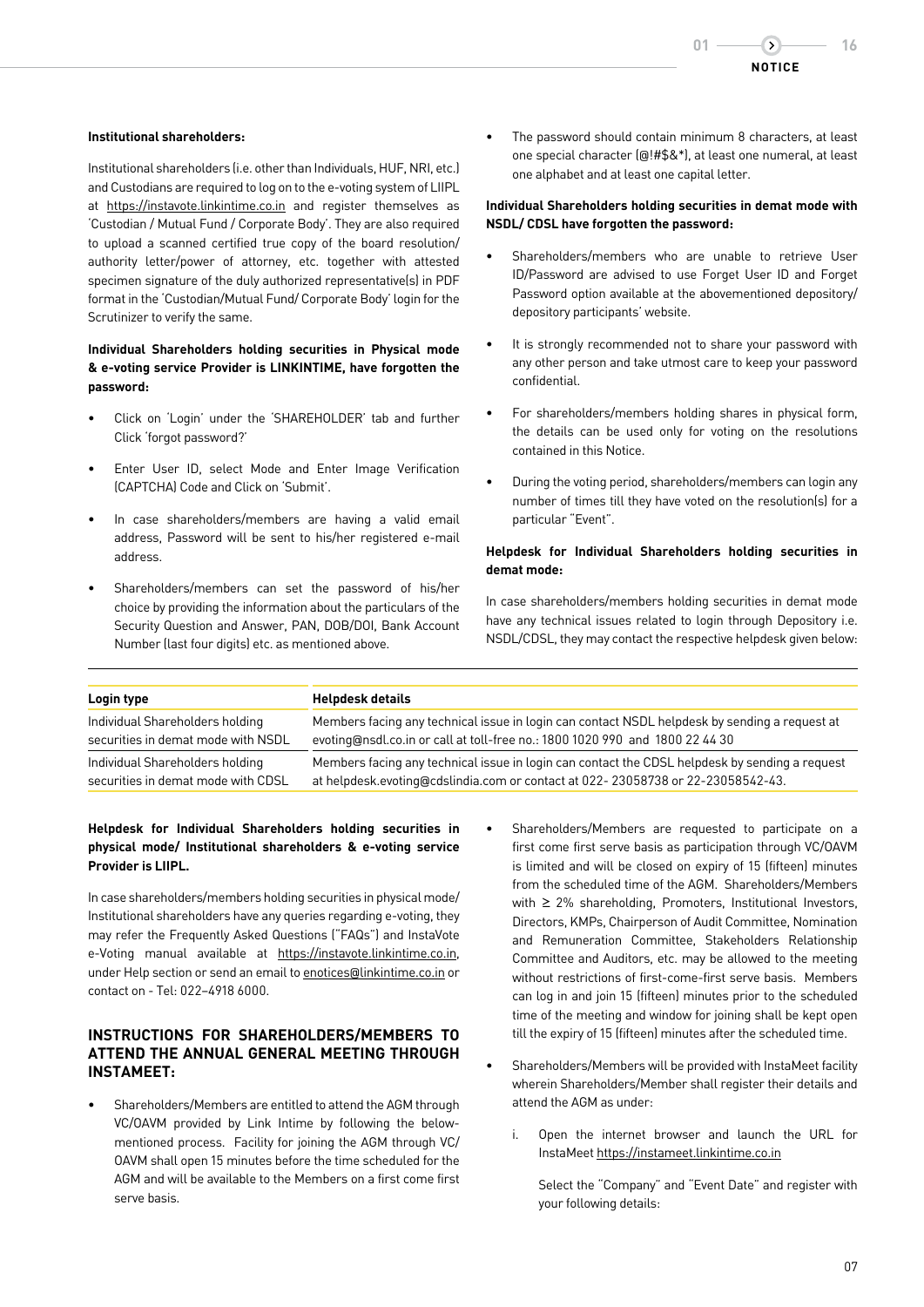- a. Demat Account No. or Folio No: Enter your 16 digit Demat Account No. or Folio No.
- Shareholders/members holding shares in CDSL demat account shall provide 16 Digit Beneficiary ID
- Shareholders/members holding shares in NSDL demat account shall provide 8 Character DP ID followed by 8 Digit Client ID
- Shareholders/members holding shares in physical form shall provide Folio Number registered with the Company
	- b. PAN: Enter your 10-digit Permanent Account Number (PAN) (Members who have not updated their PAN with the Depository Participant (DP)/Company shall use the sequence number provided to you, if applicable.
	- c. Mobile No.: Enter your mobile number.
	- d. Email ID: Enter your email id, as recorded with your DP/Company.

ii. Click "Go to Meeting" (You are now registered for InstaMeet and your attendance is marked for the meeting).

Please refer the instructions below for the software requirements and kindly ensure to install the same on the device which would be used to attend the meeting. Please read the instructions carefully and participate in the meeting. You may also call upon the InstaMeet Support Desk for any support on the dedicated number provided to you on the instruction/ InstaMEET website.

- For a smooth experience of viewing the AGM proceedings of LIIPL InstaMEET, shareholders/ members who are registered as speakers for the event are requested to download and install the Webex application in advance by following the instructions as under:
	- a) Please download and install the Webex application by clicking on the link https://www.webex.com/downloads. html/
	- b) If you do not want to download and install the Webex application, you may join the meeting by following the process mentioned as under:

| Step 1 | Enter your First Name, Last Name and Email ID and click on Join Now.                                                                                                |  |
|--------|---------------------------------------------------------------------------------------------------------------------------------------------------------------------|--|
| 1 (A)  | If you have already installed the Webex application on your device, join the meeting by clicking on Join Now                                                        |  |
| 1(B)   | If the Webex application is not installed, a new page will appear giving you an option to either Add Webex to chrome or Run<br>a temporary application.             |  |
|        | Click on Run a temporary application, an exe file will be downloaded. Click on this exe file to run the application and join<br>the meeting by clicking on Join Now |  |

# **INSTRUCTIONS FOR SHAREHOLDERS/MEMBERS TO REGISTER THEMSELVES AS SPEAKERS DURING THE ANNUAL GENERAL MEETING:**

- i. Shareholders/ Members who would like to express their views/ ask questions during the Meeting may register themselves as a speaker by sending their request mentioning their name, demat account number/folio number, email id, mobile number at agm2021@quesscorp.com from Wednesday, September 8, 2021 (09.00 A.M.) to Friday, September 17, 2021 (05.00 P.M.).
- ii. The first 20 Speakers on a first come first basis will only be allowed to express their views/ask questions during the meeting and get a confirmation for the same.
- iii. Shareholders/Members, who would like to ask questions, may send their questions in advance mentioning their name demat account number/folio number, email id, mobile number at (Company's email id). The same will be replied by the company suitably.
- iv. Shareholders will receive a "speaking serial number" once they mark attendance for the meeting.
- v. Other shareholders may ask questions to the panellist, via an active chat board during the meeting.
- vi. Please remember speaking serial number and start your conversation with panellist by switching on video mode and audio of your device.

Those shareholders/members who have registered themselves as a "speaker" will only be allowed to express their views/ask questions during the meeting. The Company reserves the right to restrict the number of speakers depending on the availability of time for the AGM.

Shareholders are requested to speak only when the moderator of the meeting/management will announce the name and serial number for speaking.

# **INSTRUCTIONS FOR SHAREHOLDERS/MEMBERS TO VOTE DURING THE ANNUAL GENERAL MEETING THROUGH INSTAMEET:**

Once the electronic voting is activated by the scrutinizer/moderator during the meeting, shareholders/ members who have not exercised their vote through the remote e-voting can cast the vote as under:

- 1. On the Shareholders VC page, click on the link for e-Voting "Cast your vote".
- 2. Enter your 16 digit Demat Account No./Folio No. and OTP (received on the registered mobile number/registered email Id) received during registration for InstaMEET and click on "Submit".
- 3. After successful login, you will see "Resolution Description" and against the same option "Favour/Against" for voting.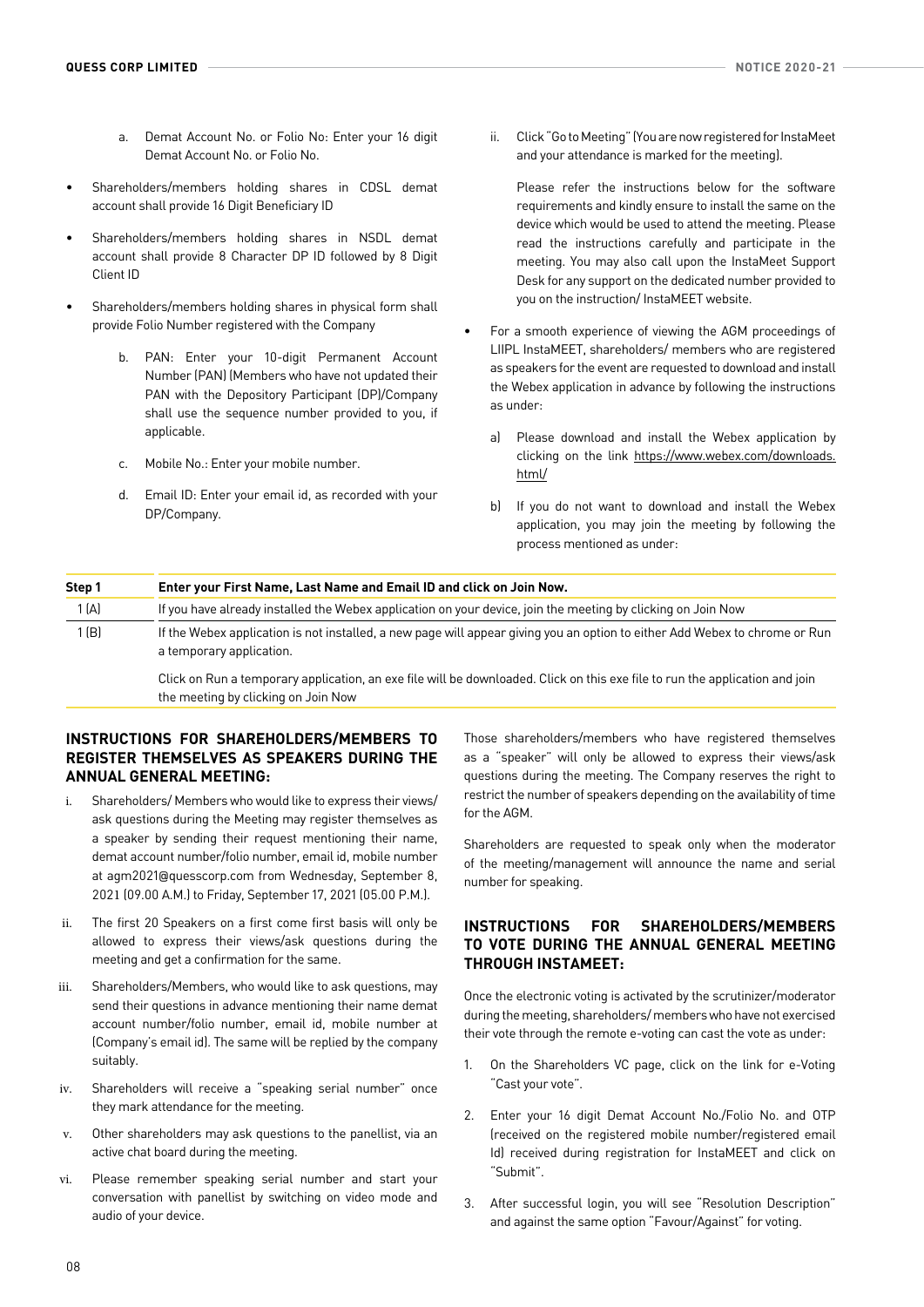

4. Cast your vote by selecting the appropriate option i.e. "Favour/ Against" as desired.

Enter the number of shares (which represents no. of votes) as on the cut-off date under "Favour/Against".

- 5. After selecting the appropriate option i.e. Favour/Against as desired and you have decided to vote, click on "Save". A confirmation box will be displayed. If you wish to confirm your vote, click on "Confirm", else to change your vote, click on "Back" and accordingly modify your vote.
- 6. Once you confirm your vote on the resolution, you will not be allowed to modify or change your vote subsequently.

# **NOTE:**

Shareholders/Members, who will be present in the AGM through InstaMeet facility and have not cast their vote on the Resolutions through remote e-Voting and are otherwise not barred from doing so, shall be eligible to vote through e-Voting facility during the meeting. Shareholders/Members who have voted through Remote e-Voting prior to the AGM will be eligible to attend/participate in the AGM through InstaMeet. However, they will not be eligible to vote again during the meeting.

Shareholders/Members are encouraged to join the Meeting through Tablets/Laptops connected through broadband for a better experience.

Shareholders/Members are required to use the Internet with a good speed (preferably 2 MBPS download stream) to avoid any disturbance during the meeting.

Please note that Shareholders/Members connecting from Mobile Devices or Tablets or through Laptops connecting via Mobile Hotspot may experience Audio/Visual loss due to fluctuation in their network. It is therefore recommended to use stable Wi-FI or LAN connection to mitigate any kind of aforesaid glitches.

In case shareholders/members have any queries regarding login/evoting, they may send an email to instameet@linkintime.co.in or contact on - Tel: 022-49186175.

#### **GENERAL GUIDELINES FOR SHAREHOLDERS:**

- 1. During the voting period, members can login to e-voting platform any number of times till they have voted on all the resolutions for a particular "Event".
- 2. Shareholders holding multiple folios/demat account shall choose the voting process separately for each of the folios/ demat account.
- 3. In case the shareholders have any queries or issues regarding e-voting, please refer the Frequently Asked Questions (**"FAQs"**) and Instavote e-Voting manual available at https://instavote. linkintime.co.in.
- 4. Members who need assistance before or during the AGM with the use of Instavote or anything otherwise related to this meeting, please write an email to enotices@linkintime.co.in or Call at Tel: 022-49186000.

# **PROCESS FOR THOSE SHAREHOLDERS WHOSE EMAIL IDS ARE NOT REGISTERED WITH THE DEPOSITORIES FOR PROCURING USER ID AND PASSWORD AND REGISTRATION OF EMAIL IDS FOR E-VOTING FOR THE RESOLUTIONS SET OUT IN THIS NOTICE AND UPDATION OF BANK ACCOUNT DETAILS:**

In case shares are held in physical mode please provide Folio No., Name of the shareholder, scanned copy of the share certificate (front and back), PAN (self-attested scanned copy of PAN card), AADHAR (self-attested scanned copy of Aadhar Card) by email to agm2021@ quesscorp.com or log in to the website of the RTA, Link Intime India Private Ltd., www.linkintime.co.in under Investor Services  $\rightarrow$  Email/ Bank detail Registration - fill in the details and upload the required documents and submit.

In case shares are held in demat mode, The shareholder may please contact the Depository Participant ("DP") and register the email address and bank account details in the demat account as per the process followed and advised by the DP.

#### **OTHER INSTRUCTIONS:**

- The Scrutinizer shall after the conclusion of e-Voting at the AGM, first download the votes cast at the AGM and thereafter unblock the votes cast through remote e-Voting and shall make a consolidated scrutinizer's report of the total votes cast in favour or against, invalid votes, if any, and whether the resolution has been carried or not, and such Report shall then be sent to the Chairman or a person authorized by him, within 48 (forty-eight) hours from the conclusion of the AGM, who shall then countersign and declare the result of the voting forthwith.
- b. The result declared along with the Scrutinizer's Report shall be placed on the Company's website www.quesscorp.com and the Stock Exchange(s) website immediately. The Company shall simultaneously forward the results to the National Stock Exchange of India Limited and BSE Limited, where the shares of the Company are listed.

By Order of the Board of Directors of **Quess Corp Limited**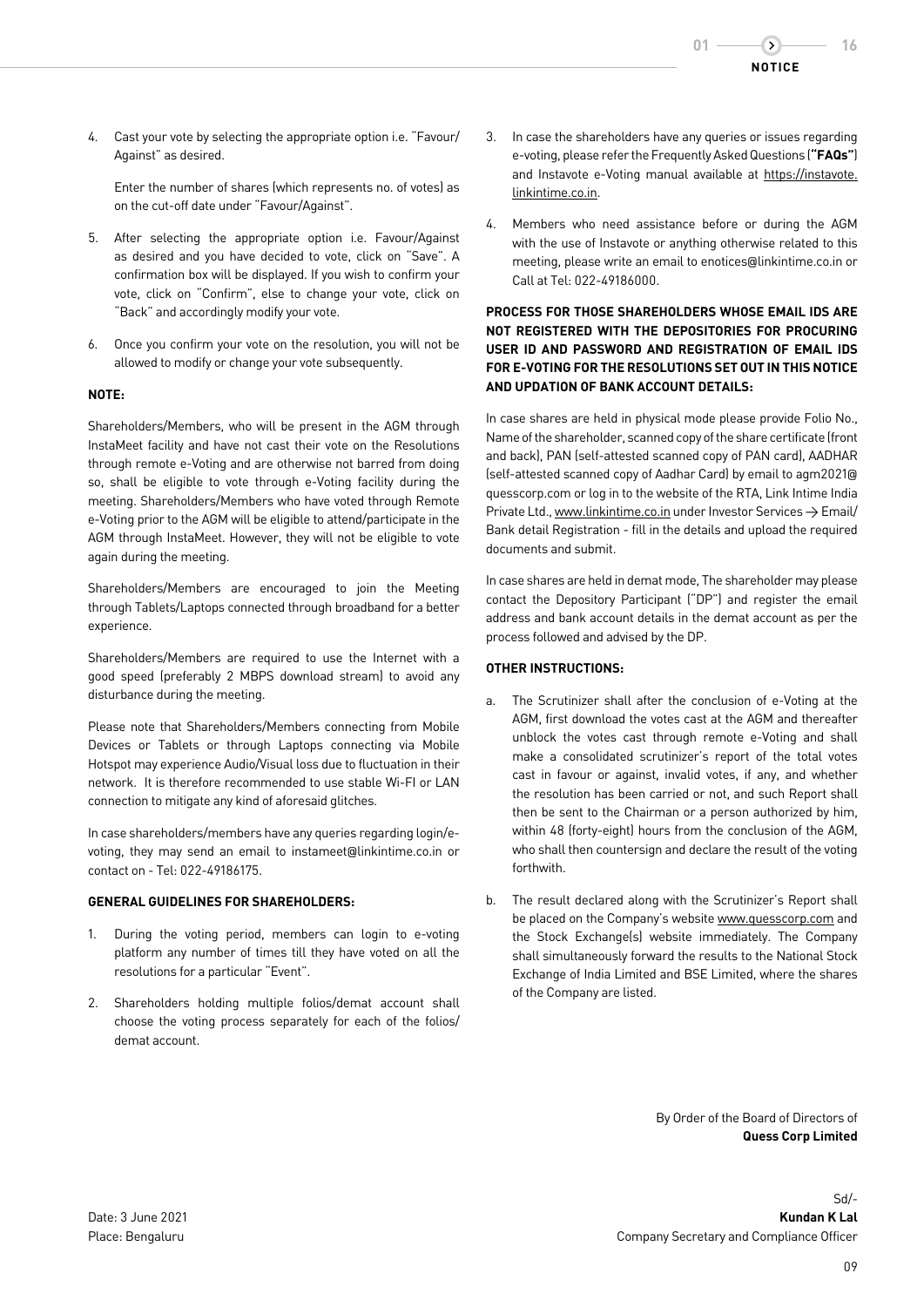# **EXPLANATORY STATEMENT**

Pursuant to Section 102 of the Act read with Regulation 17(11) of the Listing Regulations, the following statement sets out all material facts relating to ordinary business and special businesses mentioned in the accompanying Notice:

## **Item No. 5:**

The members at the AGM of the Company held on July 26, 2018 approved the re-appointment of Mr. Ajit Isaac (**"Mr. Ajit"**) as the Chairman & Managing Director of the Company for a period of five years with effect from January 24, 2018 up to January 23, 2023, on such terms and conditions as mentioned in his Employment Agreement and remuneration, as set out in the explanatory statement relating to the aforesaid resolution.

During 2018, the Kotak Committee has made various recommendations on Corporate Governance which has led to change in the SEBI (Listing Obligations and Disclosure Requirements) Regulations, 2015 (**"SEBI Listing Regulations"**), with the primary objective of improving standard of corporate governance of listed companies in India.

One among such recommendations was to separate the position of Chairperson (non-executive) and MD/CEO, which is applicable to all companies who are featuring in top 500 listed entities, and effective from April 1, 2020. However, during January 2020 the SEBI has deferred this compliance timeline by 2 years to April 1, 2022.

In view of the above and on the basis of the recommendation of the Nomination and Remuneration Committee (**"NRC"**), the Board of Directors at its Meeting held on March 1, 2021 re-designated Mr. Ajit from "Chairman & Managing Director" to Chairman and Whole-time Director (**"Executive Chairman"**) of the Company with effect from April 01, 2021 till March 31, 2022, on such remuneration as set out in this resolution.

Pursuant to Sections 196, 197, 198 read with Schedule V to the Act, and other applicable provisions, if any, of the Act and relevant rules made thereunder, and other applicable enactments, as amended from time to time and based on the recommendations of the NRC, a Company having inadequate/no profits, may subject to certain conditions including the passing of a special resolution, pay such remuneration to its managerial personnel as may be decided by the Board of Directors for a period not exceeding three years.

Further, based on the recommendations made by NRC, the Board of Directors in its meeting held on June 3, 2021 has revised the remuneration by 8.13 % per annum by way of salary, perquisites and allowances, performance incentive, etc. with effect from April 1, 2021.

The principal terms and conditions relating to his terms of remuneration and the main clauses of the agreement executed between him and the Company are as follows:

## **A. Remuneration and perquisites:**

i. Total Fixed Cost to the Company per annum:  $\bar{\tau}$  1,62,25,000 per annum (Includes Basic, HRA, Special Allowance, PF Contribution and flexi benefits).

- ii. Any increments in remuneration shall be decided by the Board based on the recommendations of the NRC on the basis of his performance parameters taking into account the Company's performance, within the Schedule V of the Companies Act, 2013.
- iii. In addition to Salary, Benefits, Perquisites and Allowances, he would be paid target Variable Compensation of  $\bar{\tau}$  81,13,000 per annum which will be based on actual performance and prevailing company policy, business and/or individual performance or any incentive program/ policies that will be put in place in line with the employment agreement. The frequency of this variable pay may be annual or bi-annual as may be determined by the Board of Directors on recommendation of the NRC, subject to the overall ceilings stipulated in Section 197 of the Act.
- iv. In addition to the above, he will also be entitled to the Company maintained car and eligible to other benefits as per the policies of the Company.
- v. An indicative list of factors that may be considered for determining of the extent of commission/incentive remuneration by the Board as recommended by the NRC are:
	- Company performance on certain defined qualitative and quantitative parameters as may be decided by the Board from time to time.
	- Industry benchmarks of remuneration.
	- Performance of the individual

## **B. Minimum Remuneration:**

Notwithstanding anything to the contrary herein contained, wherein any financial year during his tenure, the Company has no profits or its profits are inadequate, the Company will pay remuneration by way of Salary, Benefits, Perquisites, Allowances and Commission subject to the approval of the Board within the ceiling approved by the shareholders and limits laid down under Section II of Part II of Schedule V of the Act, or any modification(s) thereto.

## **C. Insurance:**

The Company has taken an appropriate Directors' and Officers' Liability Insurance Policy and pays the premiums for the same. It is intended to maintain such insurance cover for the entire term, subject to the terms of such policy in force, from time to time.

# **D. Other terms and conditions:**

- i. All other terms and conditions of appointment as specified in the employment agreement executed by the Company with Mr. Ajit will remain unchanged.
- ii. He shall not become interested or otherwise concerned, directly or through his spouse and/or children, in any selling agency of the Company.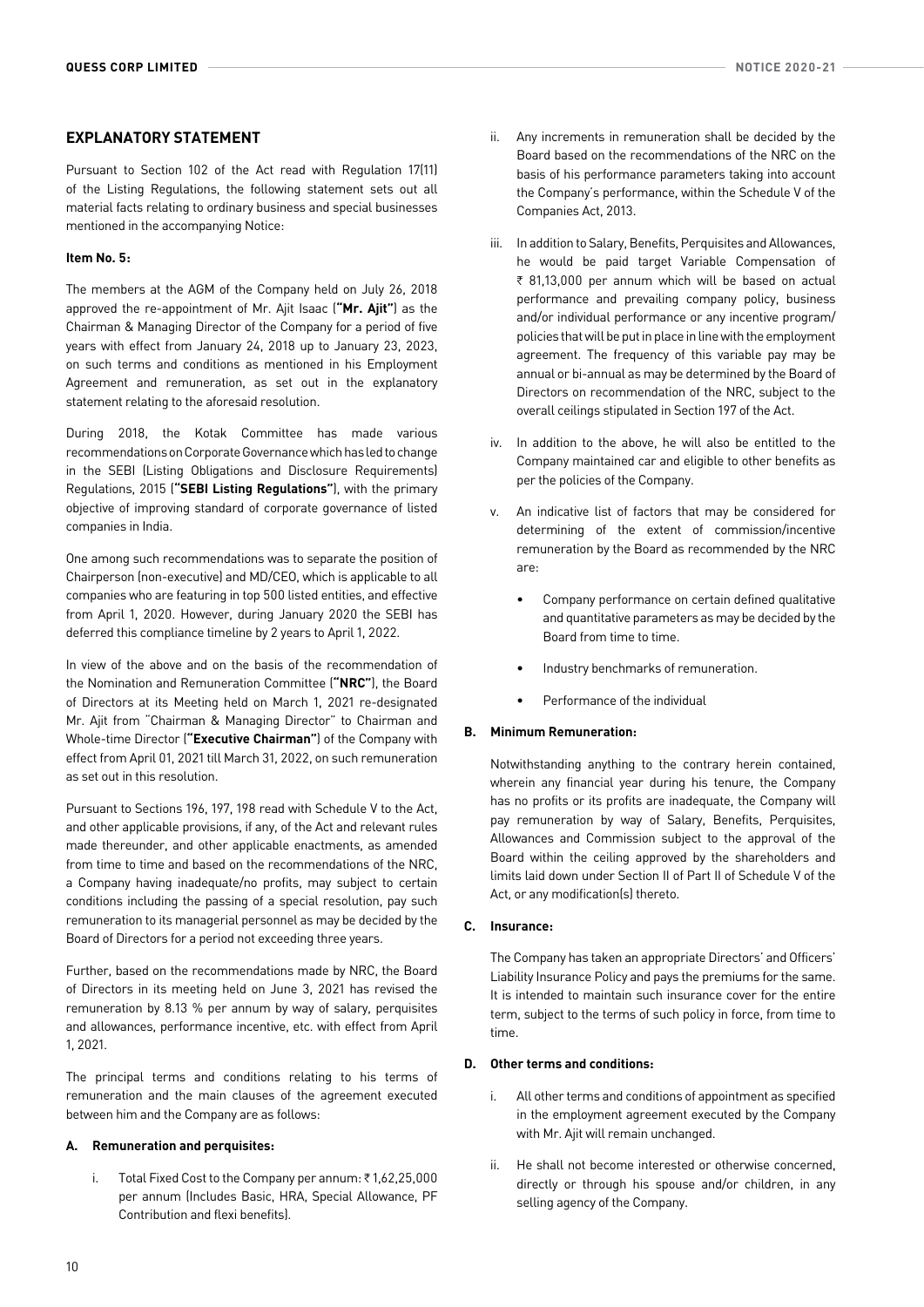iii. His terms and conditions may be altered and varied from time to time by the Board as it may, in its discretion deem fit, irrespective of the limits stipulated under Schedule V to the Act or any amendments made hereafter in this regard in such manner as may be agreed to between him and the Board, subject to such approvals as may be required.

The disclosures relating to him as required under the provisions of Listing Regulations and Secretarial Standards issued by the Institute of Company Secretaries of India is set out as an Annexure to the Notice.

Statement containing additional information as required under Schedule V to the Companies Act, 2013 is given below:

## **I. General Information:**

# **i. Nature of Industry:**

Quess Corp Limited (Quess) is India's leading business services provider, leveraging extensive domain knowledge and futureready digital platforms to drive client productivity through outsourced solutions.

- ii. Date of commercial production: September 19, 2007.
- iii. In case of new companies, expected date of commencement of activities as per project approved by financial institutions appearing in the prospectus: Not Applicable.
- iv. Financial performance based on given indicators as per audited financial results for the year ended March 31, 2021:

| <b>Particulars</b>                                          | $\bar{\tau}$ in million |
|-------------------------------------------------------------|-------------------------|
| Gross Turnover & Other Income                               | 74.834.06               |
| Net profit as per Statement of Profit & Loss<br>(After Tax) | 998.51                  |
| Computation of Net Profit in accordance with                | 488.43                  |
| section 198 of the Companies Act, 2013                      |                         |
| Net Worth                                                   | 22.244.90               |

v. Foreign investments or collaborators, if any: Fairbridge Capital Mauritius Limited and HWIC Asia Fund Class A Shares holds 32.25% equity shares in the Company and is part of Promoter Group. Further, the Company has also made foreign investment outside India and has subsidiaries abroad.

## **II. Information about the Appointee:**

- i. Background details: As mentioned in a separate section in this notice
- ii. Past remuneration during the financial year ended March 31, 2021: ₹ 14.31 million and also variable pay of ₹ 3.75 million which will be paid in the financial year 2021-22.

Recognition or awards: He was nominated for the 'India Forbes Leadership Award' in 2011 and was voted as a finalist in the 2016 Ernst & Young Entrepreneur of the Year (EOY).

iii. Job Profile and his suitability:

Brief resume of Mr. Ajit, nature of his expertise, name of companies in which he holds directorships and memberships/ chairmanships of Board Committees, shareholding and relationships among Directors inter-se as stipulated under SEBI (Listing Obligations and Disclosure Requirements) Regulations, 2015 besides above, are also provided in the Corporate Governance Report forming part of the Annual Report.

iv. Remuneration proposed:

As stated in the Explanatory Statement at Item No.5 of this Notice.

v. Comparative remuneration profile with respect to industry, size of the Company, profile of the position and person (in case of expatriates the relevant details would be with respect to the country of his origin):

Taking into consideration the size of the Company, the profile of Mr. Ajit, the responsibilities taken care by him and the industry benchmarks, the remuneration proposed to be paid is commensurate with the remuneration drawn by the peers in the similar capacity in the industry and is commensurate with the diverse nature of its business.

vi. Pecuniary relationship directly or indirectly with the Company, or relationship with the managerial personnel, if any:

Besides the remuneration proposed to be paid to him, he does not have any other pecuniary relationship with the Company or with any of the managerial personnel(s).

## **III. OTHER INFORMATION:**

- i. Reasons of loss or inadequate profits: During the financial year ended March 31, 2021, the profits of the Company may not be adequate due to COVID-19 impact. Further, due to one-time impairment of goodwill /intangibles and change in tax regime, the remuneration payable to the Mr. Ajit may exceed the limits prescribed. Hence, this proposal under applicable provisions of Schedule V.
- ii. Steps taken or proposed to be taken for improvement: The Company has taken significant steps to reduce costs in line with the projected sales given the COVID impact. During Q4FY21, results showed considerable recovery in demand and business results.
- iii. Expected increase in productivity and profits in measurable terms: During Q4FY21, results showed considerable recovery in demand and business results. FY2021-22 is expected to show further progressive recovery of demand and underlying business results.

# **IV. DISCLOSURES:**

The information and disclosures of the remuneration package of the Chairman and Whole-time Director (**"Executive Chairman"**) have been mentioned in the Annual Report in the Corporate Governance Report Section.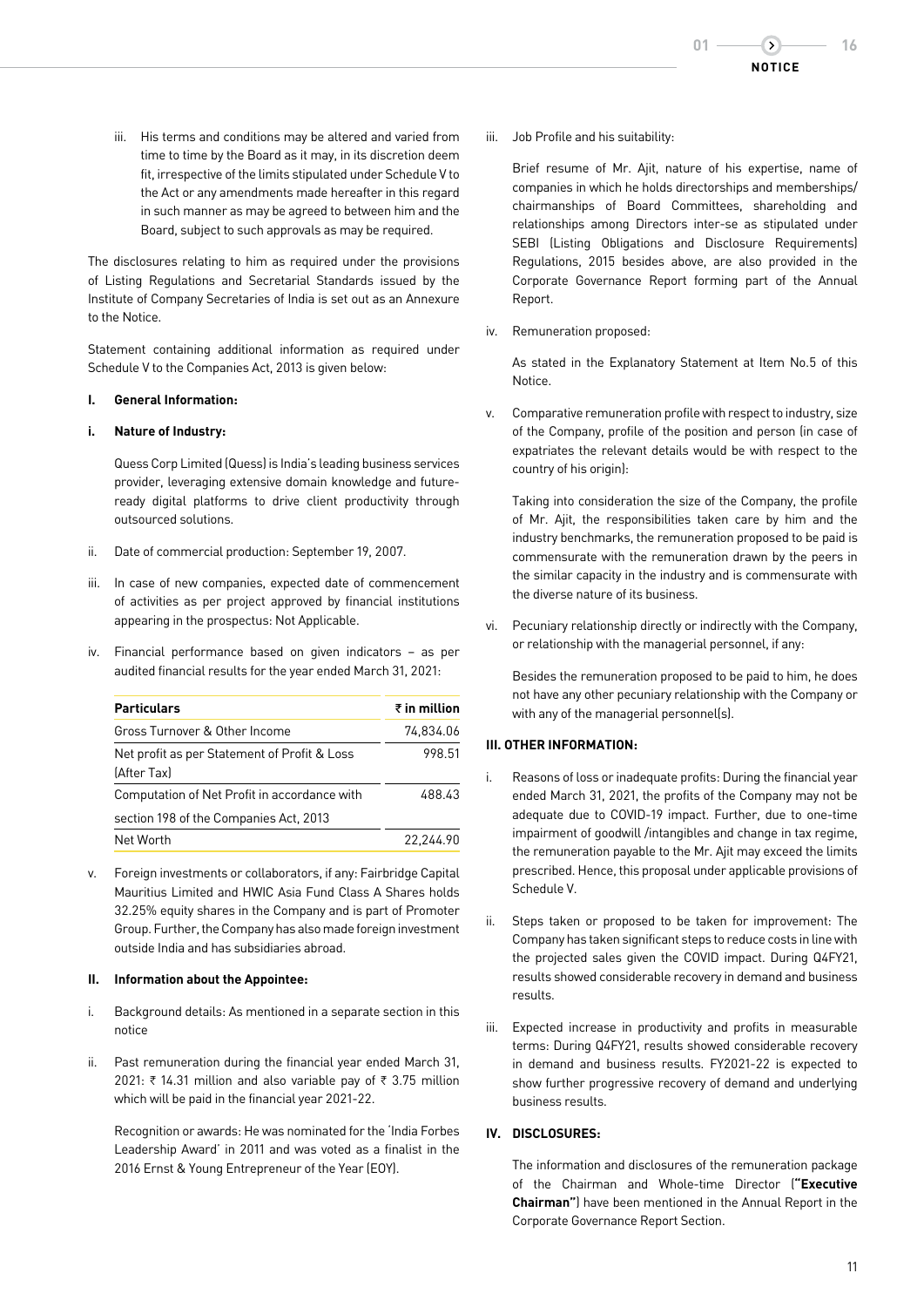Mr. Ajit satisfies all the conditions set out in Part-I of Schedule V to the Act as also conditions set out under sub-section 3 of section 196 of the Act.

This explanatory statement and the resolution at Item No. 5 which outlines the terms and conditions may also be read and treated as disclosure in compliance with the requirement of Section 190 of the Act.

The Board recommends the special resolution as set out at Item No. 5 of the Notice for approval of the members.

Except Mr. Ajit, none of the other Directors/Key Managerial Personnel of the Company or their relatives are in any way concerned or interested, financially or otherwise, in this resolution, by virtue of his directorship and to the extent of his shareholding in the Company.

## **Item No. 6:**

Based on the recommendations of the NRC, the Board of Directors at its meeting held on October 30, 2019 appointed Mr. Krishna Suraj Moraje (**"Mr. Suraj"**), as an Additional Director designated as Executive Director and Group CEO of the Company with effect from November 4, 2019, for a period of 5 (five) years, subject to the approval of the shareholders. The Board, at the same meeting, approved his appointment as a Group Chief Executive Officer (**"CEO"**) of the Company with effect from April 1, 2020. His appointment was ratified by the shareholders in an AGM held on September 29, 2020.

Pursuant to the recommendations of the NRC, the Board of Directors at its Meeting held on March 01, 2021 has elevated Mr. Suraj from "Executive Director & Group Chief Executive Officer" to '"Managing Director and Group Chief Executive Officer" of the Company with effect from April 01, 2021 till the expiry of his current term of appointment, i.e., November 3, 2024, not liable to retire by rotation.

Pursuant to Sections 196, 197, 198 read with Schedule V to the Act, and other applicable provisions, if any, of the Act and relevant rules made thereunder, and other applicable enactments, as amended from time to time and based on the recommendations of the NRC, a Company having inadequate/no profits, may subject to certain conditions including the passing of a special resolution, pay such remuneration to its managerial personnel as may be decided by the Board of Directors.

Further, based on the recommendations made by NRC, the Board of Directors in its meeting held on June 3, 2021 has revised the remuneration by 8.13 % per annum by way of salary, perquisites and allowances, performance incentive, etc. with effect from April 1, 2021.

The principal terms and conditions relating to his terms of remuneration and the main clauses of the agreement executed between him and the Company are as follows:

#### **A. Remuneration and perquisites:**

i. Total Fixed Cost to the Company per annum:  $\bar{\tau}$  2,16,26,000 per annum (Includes Basic, HRA, Special Allowance, PF Contribution and flexi benefits).

- ii. Any increments in remuneration shall be decided by the Board based on the recommendations of the NRC on the basis of his performance parameters taking into account the Company's performance, within the Schedule V of the Act.
- iii. In addition to Salary, Benefits, Perquisites and Allowances, he would be paid target Variable Compensation of  $\bar{\tau}$  1,08,13,000 per annum which will be based on actual performance and prevailing company policy, business and/or individual performance or any incentive program/policies that will be put in place in line with the employment agreement. The frequency of this variable pay may be Annual or Bi-Annual as may be determined by the Board of Directors on recommendation of the NRC, subject to the overall ceilings stipulated in Section 197 of the Act.
- iv. In addition to the above, he will also be entitled to the Company maintained car and eligible to other benefits as per the policies of the Company.
- v. An indicative list of factors that may be considered for determining of the extent of commission/incentive remuneration by the Board as recommended by the NRC are:
	- Company performance on certain defined qualitative and quantitative parameters as may be decided by the Board from time to time.
	- Industry benchmarks of remuneration.
	- Performance of the individual
- vi. Mr. Suraj has been granted 737,500 RSUs on 12 May 2020 and the members had approved his remuneration including grant of RSUs in the 13th AGM of the Company. 66,375 RSUs are vested as on 11 May 2021 under Quess Stock Ownership Plan- 2020 as per the performance criteria decided by the Nomination and Remuneration Committee.

## **B. Minimum Remuneration:**

Notwithstanding anything to the contrary herein contained, wherein any financial year during his tenure, the Company has no profits or its profits are inadequate, the Company will pay remuneration by way of Salary, Benefits, Perquisites, Allowances and Commission subject to the approval of the Board within the ceiling approved by the shareholders and limits laid down under Section II of Part II of Schedule V of the Act, or any modification(s) thereto.

## **C. Insurance:**

The Company has taken an appropriate Directors' and Officers' Liability Insurance Policy and pays the premiums for the same. It is intended to maintain such insurance cover for the entire term, subject to the terms of such policy in force, from time to time.

## **D. Other terms and conditions:**

i. All other terms and conditions of appointment as specified in the employment agreement executed by the Company with Mr. Suraj will remain unchanged.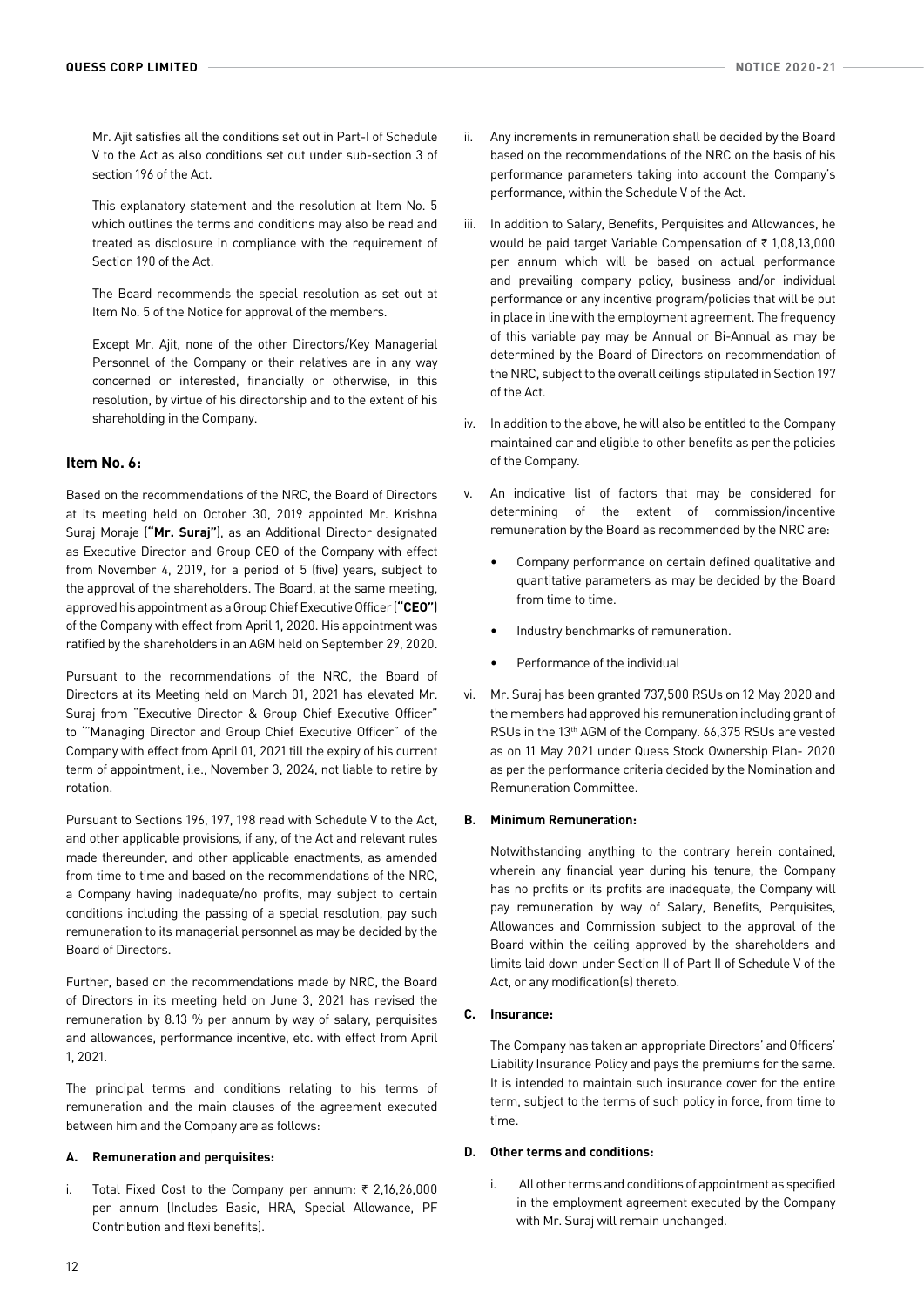- ii. He shall not become interested or otherwise concerned, directly or through his spouse and/or children, in any selling agency of the Company.
- iii. His terms and conditions may be altered and varied from time to time by the Board as it may, in its discretion deem fit, irrespective of the limits stipulated under Schedule V to the Act or any amendments made hereafter in this regard in such manner as may be agreed to between him and the Board, subject to such approvals as may be required.

The disclosures relating to him as required under the provisions of Listing Regulations and Secretarial Standards issued by the Institute of Company Secretaries of India is set out as an Annexure to the Notice.

Statement containing additional information as required under Schedule V to the Companies Act, 2013 is given below:

### **I. General Information:**

i. Nature of Industry:

 Quess Corp Limited (Quess) is India's leading business services provider, leveraging extensive domain knowledge and future-ready digital platforms to drive client productivity through outsourced solutions.

- ii. Date of commencement of commercial production: September 19, 2007.
- iii. In case of new companies, expected date of commencement of activities as per project approved by financial institutions appearing in the prospectus: Not Applicable.
- iv. Financial performance based on given indicators as per audited financial results for the year ended March 31, 2021:

| <b>Particulars</b>                                                                        | $\bar{\tau}$ in million |
|-------------------------------------------------------------------------------------------|-------------------------|
| Gross Turnover & Other Income                                                             | 74.834.06               |
| Net profit as per Statement of Profit & Loss<br>[After Tax]                               | 998.51                  |
| Computation of Net Profit in accordance<br>with section 198 of the Companies Act,<br>2013 | 488.43                  |
| Net Worth                                                                                 | 22.244.90               |

v. Foreign investments or collaborators, if any: Fairbridge Capital Mauritius Limited and HWIC Asia Fund Class A Shares holds 32.25% equity shares in the Company and is part of Promoter Group. Further, the Company has also made foreign investment outside India and has subsidiaries abroad.

## **II. Information about the Appointee:**

- i. Background details: As mentioned in a separate section in this notice
- ii. Past remuneration during the financial year ended March 31, 2021: ₹ 19.06 million and also variable pay of ₹ 8.80 million which will be paid in the financial year 2021-22.

iii. Recognition or awards:

 He has been awarded as the Young Achiever Award by IIM Ahmedabad in 2020.

iv. Job Profile and his suitability:

 Brief resume of Mr. Suraj, nature of his expertise, name of companies in which he holds directorships and memberships/chairmanships of Board Committees, shareholding and relationships among Directors interse as stipulated under SEBI (Listing Obligations and Disclosure Requirements) Regulations, 2015 besides above, are also provided in the Corporate Governance Report forming part of the Annual Report.

v. Remuneration proposed:

 As stated in the Explanatory Statement at Item No. 6 of this Notice.

 Comparative remuneration profile with respect to industry, size of the Company, profile of the position and person (in case of expatriates the relevant details would be with respect to the country of his origin):

 Taking into consideration the size of the Company, the profile of Mr. Suraj, the responsibilities taken care by him and the industry benchmarks, the remuneration proposed to be paid is commensurate with the remuneration drawn by the peers in the similar capacity in the industry and is commensurate with the diverse nature of its business.

vi. Pecuniary relationship directly or indirectly with the Company, or relationship with the managerial personnel, if any:

 Besides the remuneration proposed to be paid to him, he does not have any other pecuniary relationship with the Company or with any of the managerial personnel(s).

## **III. OTHER INFORMATION:**

- i. Reasons of loss or inadequate profits: During the financial year ended March 31, 2021, the profits of the Company may not be adequate due to COVID-19 impact. Further, due to one-time impairment of goodwill /intangibles and change in tax regime, the remuneration payable to the Mr. Suraj may exceed the limits prescribed. Hence, this proposal under applicable provisions of Schedule V.
- ii. Steps taken or proposed to be taken for improvement: The Company has taken significant steps to reduce costs in line with the projected sales given the COVID impact. During Q4FY21, results showed considerable recovery in demand and business results.
- iii. Expected increase in productivity and profits in measurable terms: During Q4FY21, results showed considerable recovery in demand and business results. FY2021-22 is expected to show further progressive recovery of demand and underlying business results.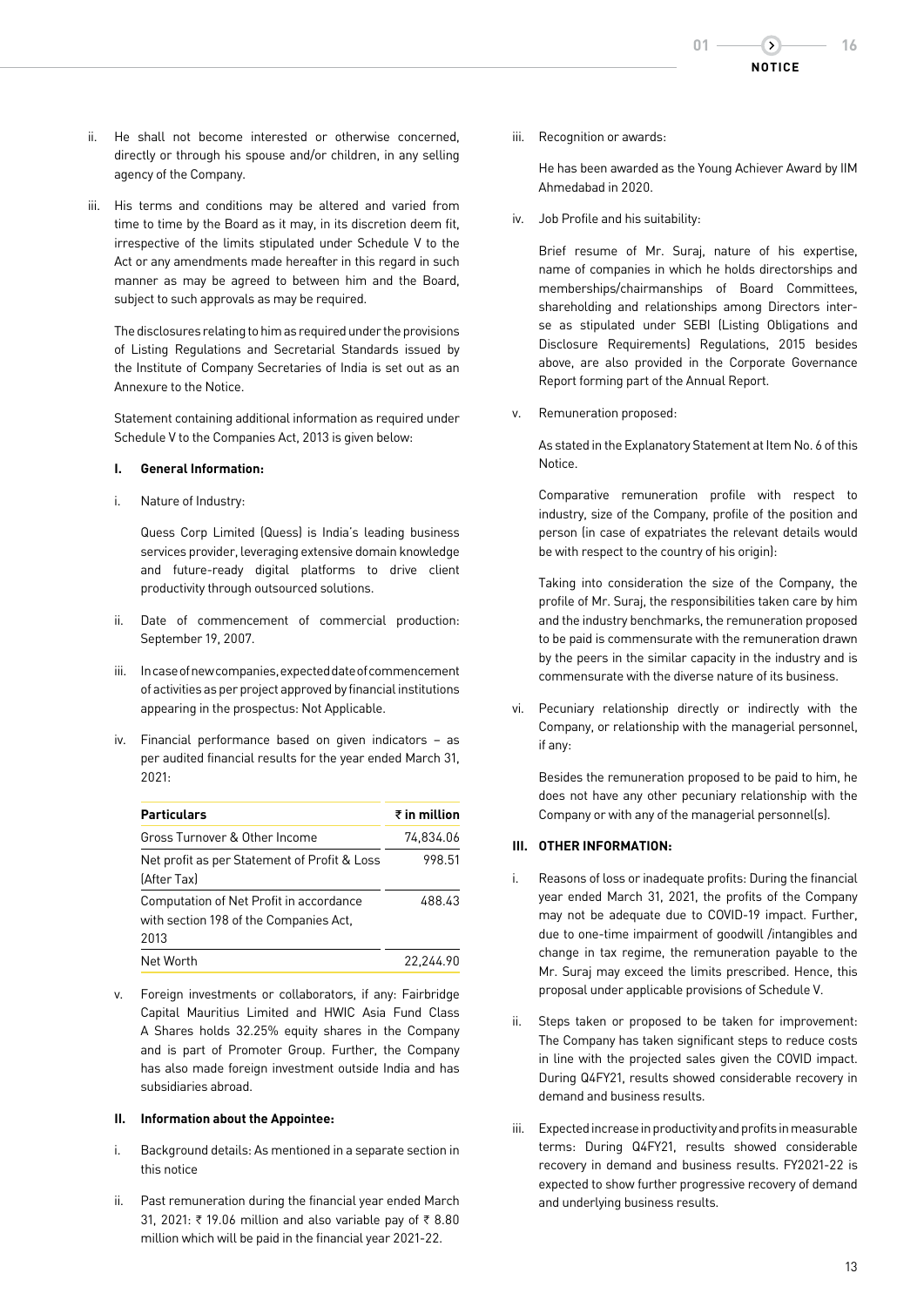## **IV. DISCLOSURES:**

 The information and disclosures of the remuneration package of the Chairman and Whole-time Director ("Executive Chairman") have been mentioned in the Annual Report in the Corporate Governance Report Section.

 Mr. Suraj satisfies all the conditions set out in Part-I of Schedule V to the Act as also conditions set out under subsection 3 of section 196 of the Act.

 This explanatory statement and the resolution at Item No. 6 which outlines the terms and conditions may also be read and treated as disclosure in compliance with the requirement of Section 190 of the Act.

 The Board recommends the special resolution as set out at Item No. 6 of the Notice for approval of the members.

 Except Mr. Suraj, none of the other Directors or Key Managerial Personnel or their relatives are in any way interested or concerned, financially or otherwise in this resolution, by virtue of his directorship and to the extent of his shareholding in the Company.

# **Item No. 7**

Pursuant to the provisions of Section 186 and other applicable provision of the Companies Act, 2013 , the shareholders of the Company at the extra-ordinary general meeting held on June 3, 2014, accorded its approval for investment, providing loan/ securities/giving guarantee(ies) in excess of the prescribe limit subject to maximum amount of  $\bar{\tau}$  2,000 million (Rupees Two Thousand Million Only).

Section 185 of the Act has been amended vide Companies (Amendment) Act, 2017, and the same was notified by the Ministry of Corporate Affairs on May 7, 2018. As per the provisions of Section 185 of the Act, a Company may advance

any loan, including any loan represented by a book debt, or give any guarantee or provide any security in connection with any loan taken by any person in whom any of the Director of the Company is interested, subject to the condition that approval of the shareholders of the Company is obtained by way of passing a Special Resolution and requisite disclosures are made in the Explanatory Statement.

The Company's subsidiary(ies)/associates/JV Companies explore various options to raise funds through loan/issuance of debentures/bonds, etc. which may be backed by corporate guarantee of the Company. The proceeds raised by the subsidiary(ies)/associates/JV Companies of the Company would be utilized for their principal business activities.

In view of the above and in line with the approval of the shareholders accorded under section 186 & other applicable provision of the Act, the Board at its meeting held on June 3, 2021 approved to seek this additional approval of the shareholders pursuant to the amended provisions of Section 185 of the Act to advance any loan including any loan represented by book debt, to its subsidiary company(ies) (Indian or overseas)/ associates/JV Companies/body corporates in whom any of the Director of the Company is interested up to an aggregate amount not exceeding  $\bar{\tau}$  2,000 million (Rupees Two Thousand Million Only) or in other currency for an equivalent amount. This will also enable the Company to provide the requisite corporate guarantee or security in relation to raising of loans/ debentures/bonds, etc. by the said subsidiary(ies)/associates/ JV Companies body corporates, as and when it is raised.

The Board of Directors recommends the special resolution as set out in Item No. 7 for approval by the members.

None of the Directors, Key Managerial Personnel of the Company or their relatives or any of other officials of the Company are in any way interested or concerned, financially or otherwise in this resolution.

Additional information on Directors seeking re-appointment/re-designation as required under Regulation 36(3) of the Listing Regulations and Secretarial Standards on General Meetings (SS-2): Pursuant to Regulation 36(3) of the Listing Regulations and SS-2 in respect of the Director seeking appointment/re-appointment at AGM:

| Name of Director                                      | Mr. Gopalakrishnan Soundarajan                                                                                                                                                                                                                                                                                                                                                                                                                                                                                                                                                             |
|-------------------------------------------------------|--------------------------------------------------------------------------------------------------------------------------------------------------------------------------------------------------------------------------------------------------------------------------------------------------------------------------------------------------------------------------------------------------------------------------------------------------------------------------------------------------------------------------------------------------------------------------------------------|
| Age                                                   | 58 years                                                                                                                                                                                                                                                                                                                                                                                                                                                                                                                                                                                   |
| Date of First Appointment                             | April 1, 2020                                                                                                                                                                                                                                                                                                                                                                                                                                                                                                                                                                              |
| Qualifications                                        | He holds a Bachelor of Commerce degree from the University of Madras, is a<br>member of the Institute of Chartered Accountants of India and is a Qualified                                                                                                                                                                                                                                                                                                                                                                                                                                 |
|                                                       | Chartered Financial Analyst ("CFA") and Member of the CFA Institute in the<br>United States.                                                                                                                                                                                                                                                                                                                                                                                                                                                                                               |
| Experience and Expertise in specific functional areas | Gopal is a Managing Director at Hamblin Watsa Investment Counsel. He has<br>leadership experience in handling financial management of various enterprises.<br>He has an incisive ability to identify as well as address resolutions at<br>organizations exposed to financial and business risks including exposure to<br>legal and regulatory vagaries. Mr. Soundarajan also brings with him immense<br>experience in corporate business strategy and capital allocation, a knowledge<br>so useful in today's environment where maximization of shareholder value is of<br>utmost concern. |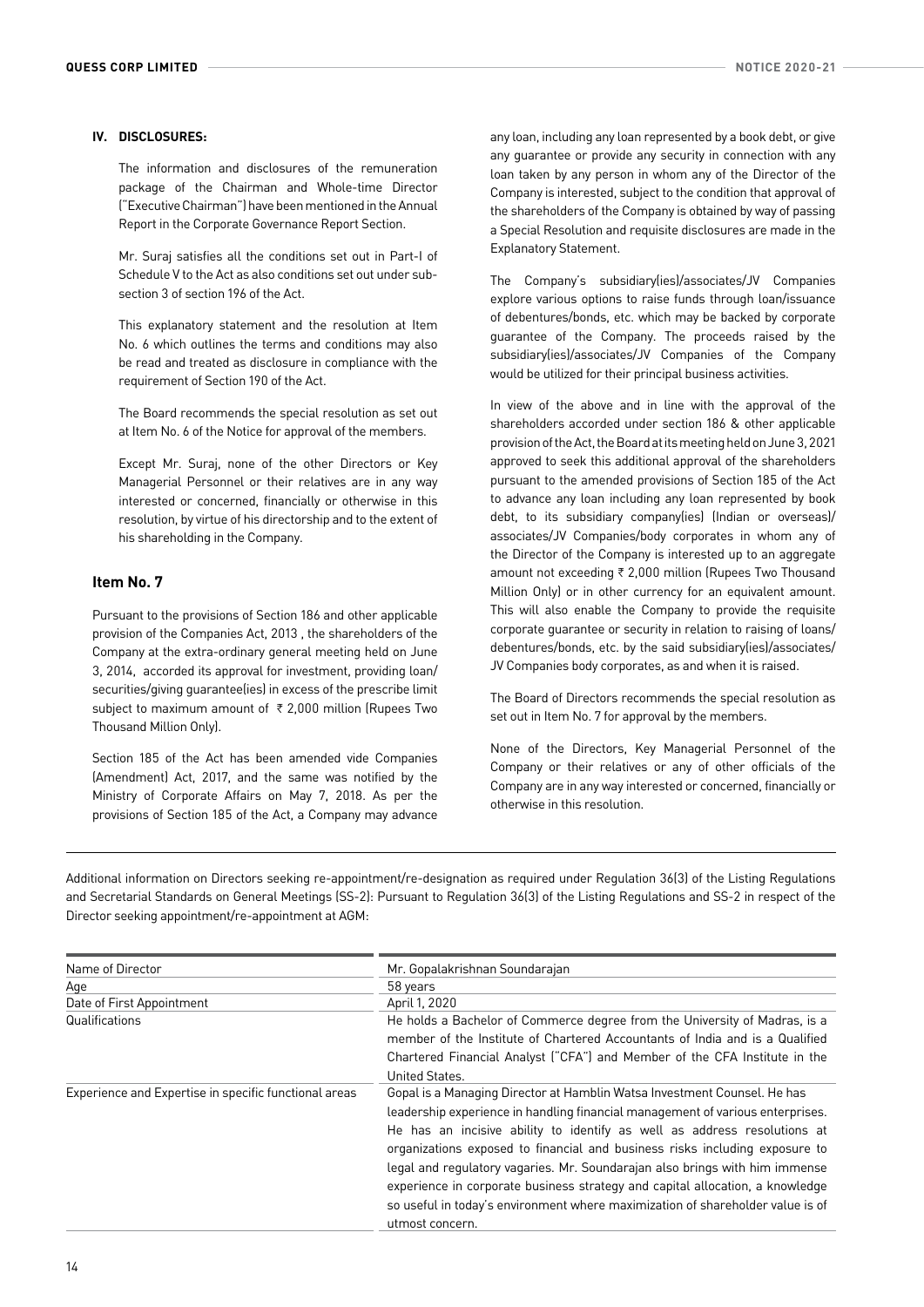| Directorship and Membership of Committees of the      | Thomas Cook (India) Ltd.                                                       |
|-------------------------------------------------------|--------------------------------------------------------------------------------|
| Board held in other listed companies                  |                                                                                |
| Directorships held in other public limited companies  | 1. Bangalore International Airport Limited                                     |
|                                                       | 2. IIFL Wealth Management Limited                                              |
|                                                       | 3. Anchorage Infrastructure Investments Holdings Limited                       |
| Relationship with other Directors and Key Managerial  | Nil                                                                            |
| Personnel                                             |                                                                                |
| Number of shares held as on March 31, 2021 (including | Nil                                                                            |
| as a beneficial owner                                 |                                                                                |
| Terms and conditions of appointment                   | The terms and conditions of appointment shall be governed by the resolution as |
|                                                       | set out in the notice of the AGM.                                              |

| Name of Director                                      | Mr. Ajit Isaac                                                                                                                                                                                                                                                                                                                                                                                                                                      |
|-------------------------------------------------------|-----------------------------------------------------------------------------------------------------------------------------------------------------------------------------------------------------------------------------------------------------------------------------------------------------------------------------------------------------------------------------------------------------------------------------------------------------|
| Age                                                   | 53 years                                                                                                                                                                                                                                                                                                                                                                                                                                            |
| Date of First Appointment                             | April 06, 2009                                                                                                                                                                                                                                                                                                                                                                                                                                      |
| Qualifications                                        | He has a master degree in the domain of Leadership from the University of<br>Leeds and also holds another Master's in Arts and Personnel Management from<br>Madras University.                                                                                                                                                                                                                                                                      |
| Experience and Expertise in specific functional areas | He is the reason why Quess stands where it does today: as India's largest<br>business services provider, ranked 50 <sup>th</sup> in SIA's top global staffing firms within<br>a span of 12 years. Under his leadership, Quess has accelerated the transition<br>of informal jobs to formal platforms, helping bring predictable incomes, social<br>security, healthcare and other benefits to many not-so-privileged sections of<br>Indian society. |
|                                                       | His expertise in identifying value-accretive and transformative deals combined<br>with his focus on operational efficiency and business development has helped<br>Quess scale rapidly. Fairfax onboarding Quess in 2013 is both a small and big<br>example of that.                                                                                                                                                                                 |
|                                                       | Giving back to society is something close to Mr. Isaac's heart and it was that<br>purpose that drove him to set up Care Works Foundation which today supports<br>over 13,800 students across 74 schools. He is actively engaged in several other<br>philanthropic activities.                                                                                                                                                                       |
| Directorship and Membership of Committees of the      | Directorship:                                                                                                                                                                                                                                                                                                                                                                                                                                       |
| Board held in other listed companies                  | Allsec Technologies Limited                                                                                                                                                                                                                                                                                                                                                                                                                         |
|                                                       | Membership:                                                                                                                                                                                                                                                                                                                                                                                                                                         |
|                                                       | Member of Nomination and Remuneration Committee of Allsec Technologies<br>Limited                                                                                                                                                                                                                                                                                                                                                                   |
| Directorships held in other public limited companies  | Nil                                                                                                                                                                                                                                                                                                                                                                                                                                                 |
| Relationship with other Directors and Key Managerial  | Nil                                                                                                                                                                                                                                                                                                                                                                                                                                                 |
| Personnel                                             |                                                                                                                                                                                                                                                                                                                                                                                                                                                     |
| Number of shares held as on March 31, 2021            | 1,85,86,711 equity shares                                                                                                                                                                                                                                                                                                                                                                                                                           |
| Terms and conditions of appointment                   | The terms and conditions of appointment shall be governed by the resolution as                                                                                                                                                                                                                                                                                                                                                                      |
|                                                       | set out in the notice of the AGM.                                                                                                                                                                                                                                                                                                                                                                                                                   |